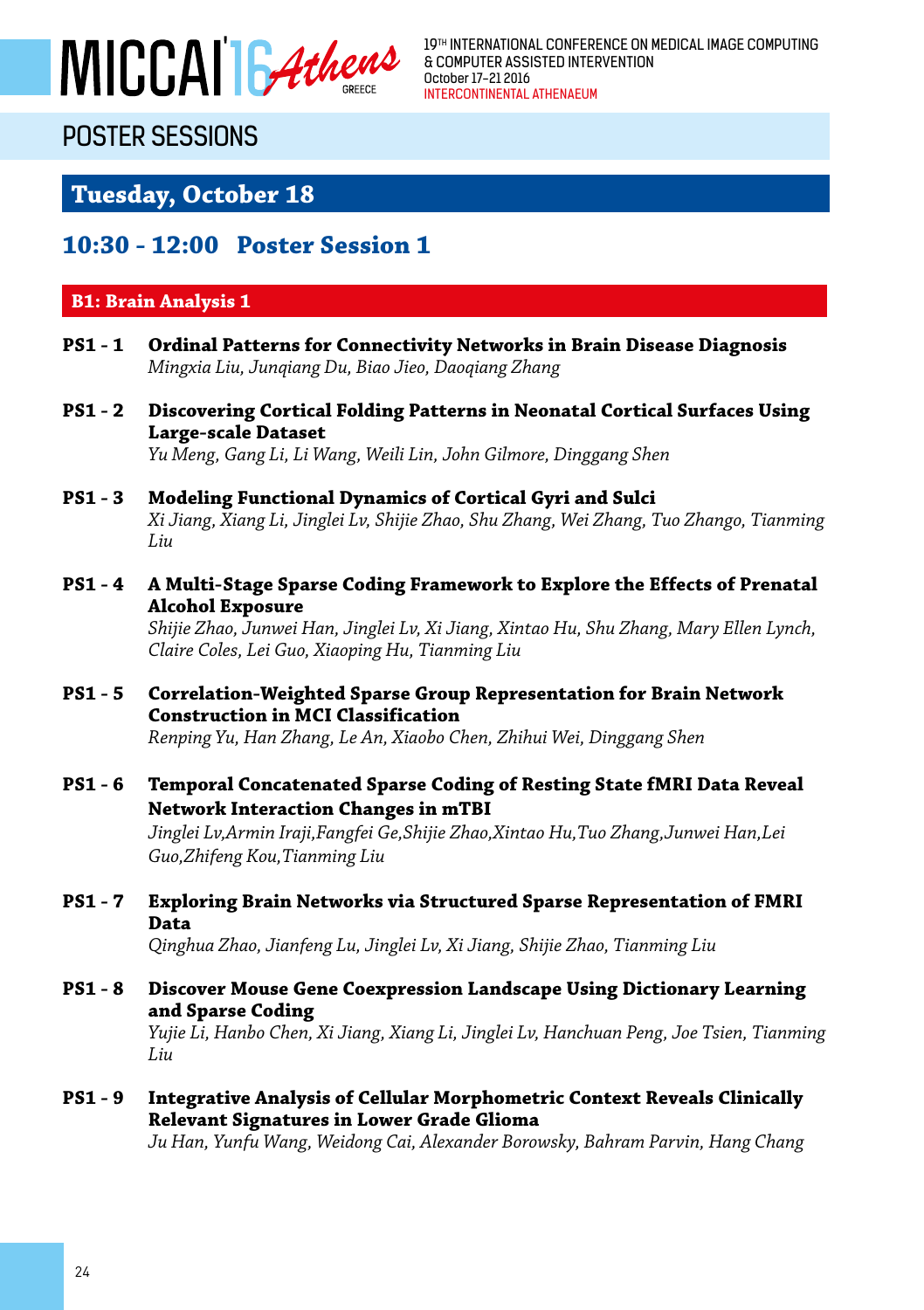

- **PS1 10 Mapping Lifetime Brain Volumetry with Covariate-Adjusted Restricted Cubic Spline Regression from Cross-sectional Multi-site MRI** *Yuankai Huo, Katherine Aboud, Hakmook Kang, Laurie Cutting, Bennett Landman*
- **PS1 11 Extracting the Core Structural Connectivity Network: Guaranteeing Network Connectedness Through a Graph-Theoretical Approach** *Demian Wassermann, Dorian Mazauric, Guillermo Alejandro Gallardo Diez, Rachid Deriche*
- **PS1 12 Fiber Orientation Estimation Using Nonlocal and Local Information** *Chuyang Ye*

**ML1: Machine Learning 1**

- **PS1 13 Feature Selection Based on Deep Canonical Correlation Analysis for Automatic Diagnosis of Parkinsons Disease** *Luyan Liu, Qian Wang,Ehsan Adeli, Lichi Zhang, Han Zhang, Dinggang Shen*
- **PS1 14 Identifying Relationships in Functional and Structural Connectome Learning Method Data Using a Hypergraph**  *Brent Munsell, Guorong Wu, Yue Gao, Nicholas Desisto, Martin Styner*
- **PS1 15 Ensemble Hierarchical High-Order Functional Connectivity Networks for MCI Classification**

*Xiaobo Chen, Han Zhang, Dinggang Shen* 

**PS1 - 16 Outcome Prediction for Patient with High-grade Gliomas from Brain Functional and Structural Networks**

*Luyan Liu, Han Zhang, Islem Rekik, Qian Wang, Dinggang Shen*

**PS1 - 17 Mammographic Mass Segmentation with Online Learned Shape and Appearance Priors**

*Menglin Jiang, Shaoting Zhang, Yuanjie Zheng, Dimitris Metaxas*

- **PS1 18 Differential dementia diagnosis on incomplete data with Latent Trees** *Christian Ledig, Sebastian Kaltwang, Antti Tolonen, Juha Koikkalainen, Philip Scheltens, Frederik Barkhof, Hanneke Rhodius-Meester, Betty Tijms, Afina W. Lemstra, Wiesje van der Flier, Jyrki Lötjönen, Daniel Rueckert*
- **PS1 19 Bridging Computational Features toward Multiple Semantic Features with Multi-Task Regression: A Study of CT Pulmonary Nodules** *Sihong Chen, Dong Ni, Jing Qin, Baiying Lei, Tianfu Wang, Jie-Zhi Cheng*
- **PS1 20 Robust Cancer Treatment Outcome Prediction Dealing with Small-Sized and Imbalanced Data from FDG-PET Images** *Chunfeng Lian, Su Ruan, Thierry Denœux, Hua Li, Pierre Vera*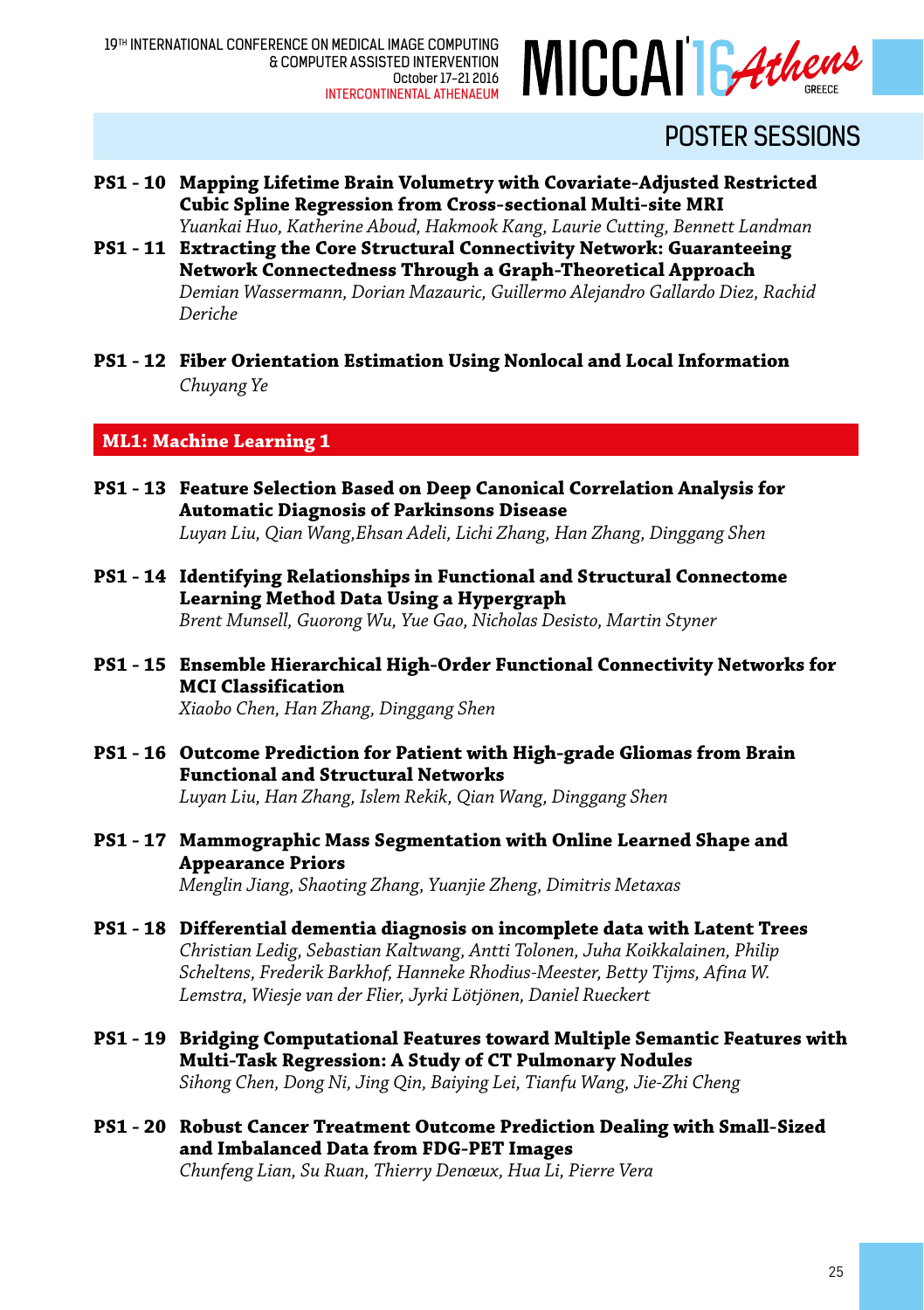

**PS1 - 21 Structured Sparse Feature Selection and Kernel Learning for Imaging Genetics Based Alzheimers disease Diagnosis**

*Jialin Peng, Le An, Xiaofeng Zhu, Yan Jin, Dinggang Shen*

**PS1 - 22 Semi-supervised Hierarchical Multimodal Feature and Sample Selection for Alzheimers Disease Diagnosis Blind**

*Le An, Ehsan Adeli, Mingxia Liu, Jun Zhang, Dinggang Shen* 

- **PS1 23 Stability-Weighted Matrix Completion of Incomplete Multi-Modal Data for Disease Diagnosis Anonyms** *Kim-Han Thung, Ehsan Adeli, Pew-Thian Yap, Dinggang Shen*
- **PS1 24 Employing Visual Analytics to Aid the Design of White Matter Hyperintensity Classifiers**

*Renata Raidou, Hugo Kuijf, Neda Sepasian, Nicola Pezzotti, Willem Bouvy, Marcel Breeuwer, Anna Vilanova*

### **CAI1: Surgical Guidance and Tracking**

**PS1 - 25 3D Ultrasonic Needle Tracking with a 1.5D Transducer Array for Guidance of Fetal Interventions**

> *Wenfeng Xia, Simeon West, Jean-Martial Mari, Sebastien Ourselin, Anna David, Adrien Desjardins*

**PS1 - 26 Enhancement of Needle Tip and Shaft from 2D Ultrasound Using Signal Transmission Maps**

*Cosmas Mwikirize, John L. Nosher, Ilker Hacihaliloglu*

**PS1 - 27 Plane Assist: The Influence of Haptics on Ultrasound-based Needle Guidance**

*Heather Culbertson, Julie Walker, Michael Raitor, Allison Okamura, Philipp Stolka*

**PS1 - 28 A Surgical Guidance System for Big-Bubble Deep Anterior Lamellar Keratoplasty**

*Hessam Roodaki, Chiara Amat di San FilippoDaniel Zapp, Nassir Navab, Abouzar Eslami* 

- **PS1 29 Towards Automated Ultrasound Transesophageal Echocardiography and X-Ray Fluoroscopy Fusion using an Image-based Co-registration Method** *Shanhui Sun, Shun Miao, Tobias Heimann, Terrence Chen, Markus Kaiser, Matthias John, Erin Girard, Rui Liao*
- **PS1 30 Robust, Real-time, Dense and Deformable 3D Organ Tracking in Laparoscopic Videos**

*Toby Collins, Adrien Bartoli, Nicolas Bourdel, Michel Canis*

**PS1 - 31 Structure-Aware Rank-1 Tensor Approximation for Curvilinear Structure Tracking Using Learned Hierarchical Features** *Peng Chu, Yu Pang, Erkang Cheng, Ying Zhu, Yefeng Zheng, Haibin Ling*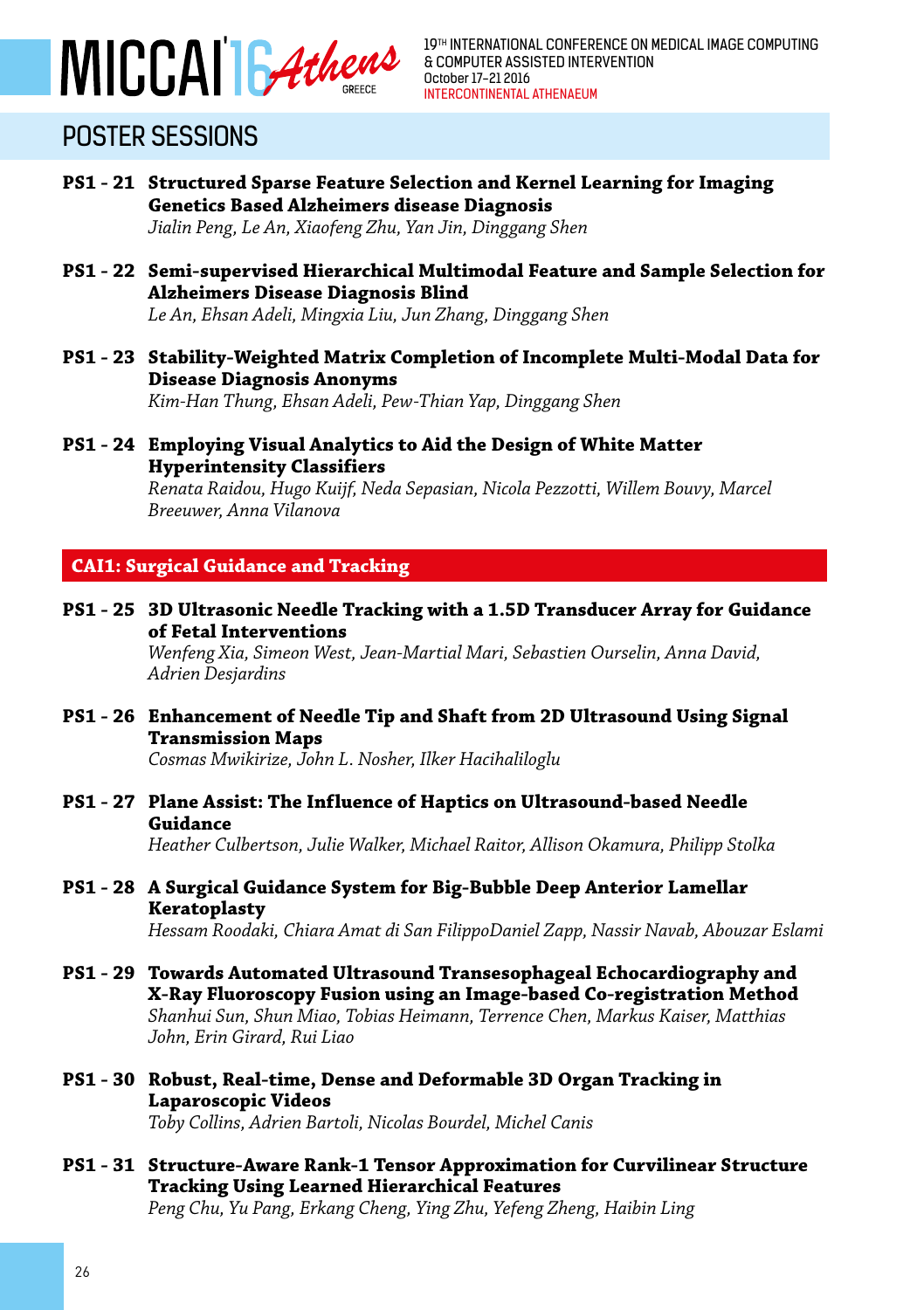

#### **PS1 - 32 Real-Time Online Adaption for Robust Instrument Tracking and Pose Estimation**

*Nicola Rieke, David Joseph Tan, Federico Tombari, Josué Page Vizcaíno, Chiara Amat di San Filippo, Abouzar Eslami, Nassir Navab*

#### **PS1 - 33 Integrated Dynamic Shape Tracking and RF Speckle Tracking for Cardiac Motion Analysis**

*Nripesh Parajuli, Allen Lu, John C Stendahl, Maria Zontak, Nabil Boutagy, Melissa Eberle, Imran Alkhalil, Matthew O'Donnell, Albert J Sinusas, James S Duncan*

**PS1 - 34 The Endoscopogram: a 3D Model Reconstructed from Endoscopic Video Frames**

> *Qingyu Zhao,True Price, Stephen Pizer, Marc Niethammer, Ron Alterovitz, Julian Rosenman*

**PS1 - 35 Robust Image Descriptors for Real-Time Inter-Examination Retargeting in Gastrointestinal Endoscopy**

*Menglong Ye, Edward Johns, Benjamin Walter, Alexander Meining, Guang Zhong Yang*

**PS1 - 36 Kalman Filter Based Data Fusion for Needle Deflection Estimation Using Optical-EM Sensor**

*Baichuan Jiang, Wenpeng Gao, Daniel Kacher, Thomas Lee, Jayender Jagadeesan*

**PS1 - 37 Bone Enhancement in Ultrasound Based on 3D Local Spectrum Variation for Percutaenous Scaphoid Fracture Fixation**

> *Emran Mohammad Abu Anas, Alexander Seitel, Abtin Rasoulian, Paul John, Tamas Ungi, Andras Lasso, Kathryn Darras, David Wilson, Victoria Lessoway, Gabor Fichtinger, Michelle Zec, David R. Pichora, Parvin Mousavi, Robert Rohling, Purang Abolmaesumi*

**PS1 - 38 Bioelectric Navigation: A New Paradigm for Intravascular Device Guidance** *Bernhard Fuerst, Erin Sutton, Reza Ghotbi, Noah Cowan, Nassir Navab*

### **CARD: Cardiac Image Analysis**

**PS1 - 39 Identifying Patients at Risk for Aortic Stenosis through Multimodal Learning**

> *Tanveer Syeda-Mahmood, Yufan Guo, Mehdi Moradi, David Beymer, Deepta Rajan, Yu Cao, Yaniv Gur, Mohammadreza Negahdar*

**PS1 - 40 Multi-Input Cardiac Image Super-Resolution using Convolutional Neural Networks**

> *Ozan Oktay, Wenjia Bai, Matthew Lee, Ricardo Guerrero, Konstantinos Kamnitsas, Jose Caballero, Antonio M Simoes Monteiro de Marvao, Stuart Cook, Declan O'Regan, Daniel Rueckert*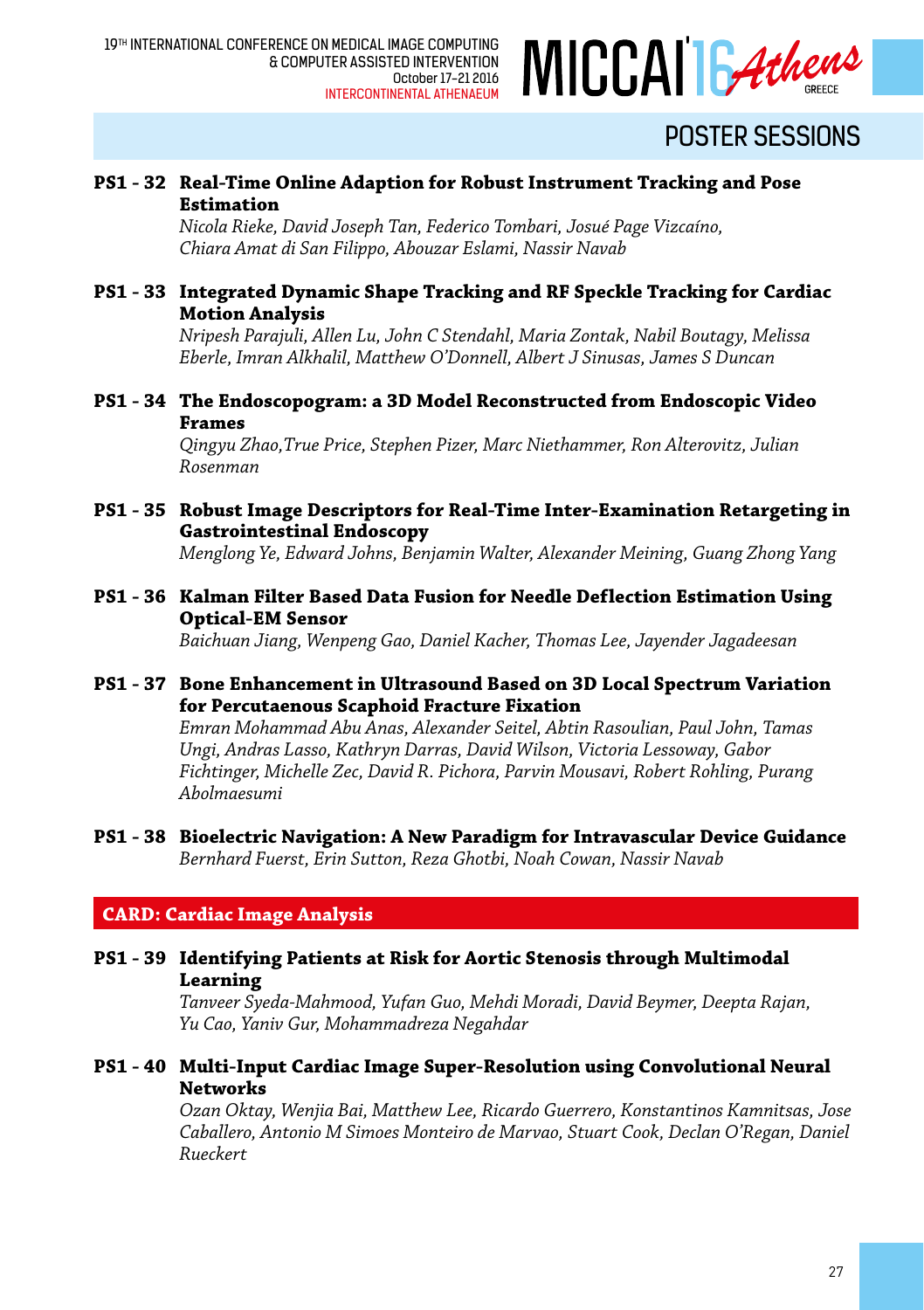

**PS1 - 41 GPNLPerf: Robust 4D non-rigid motion correction for Myocardial Perfusion analysis**

> *Sheshadri Thiruvenkadam, Shriram K S, Bhushan Patil, Gogin Nicolas, Maxime Teisseire, Cyril Cardon, Jerome Knoplioch, Navneeth Subramanian, Rakesh Mullick, Sandeep Kaushi*

**PS1 - 42 Recognizing End-diastole and End-systole Frames via Deep Temporal Regression Network**

*Bin Kong, Yiqiang Zhan, Min Shin, Tom Denney, Shaoting Zhang*

- **PS1 43 Basal Slice Detection using Long-Axis Segmentation for Cardiac Analysis** *Mahsa Paknezhad, Michael Brown, Stephanie Marchesseau*
- **PS1 44 Spatially-Adaptive Multi-Scale Optimization for Local Parameter Estimation: Application in Cardiac Electrophysiological Models** *Jwala Dhamala, John Sapp, Milan Horacek, Linwei Wang*
- **PS1 45 Reconstruction of Coronary Artery Centrelines from X-ray Angiography using a Mixture of Students T-distributions** *Serkan Çimen, Ali Gooya, Nishant Ravikumar, Zeike Taylor, Alejandro Frangi*
- **PS1 46 Barycentric Subspace Analysis: A New Symmetric Group-Wise Paradigm For Cardiac Motion Tracking**

*Marc-Michel Rohé, Maxime Sermesant, Xavier Pennec*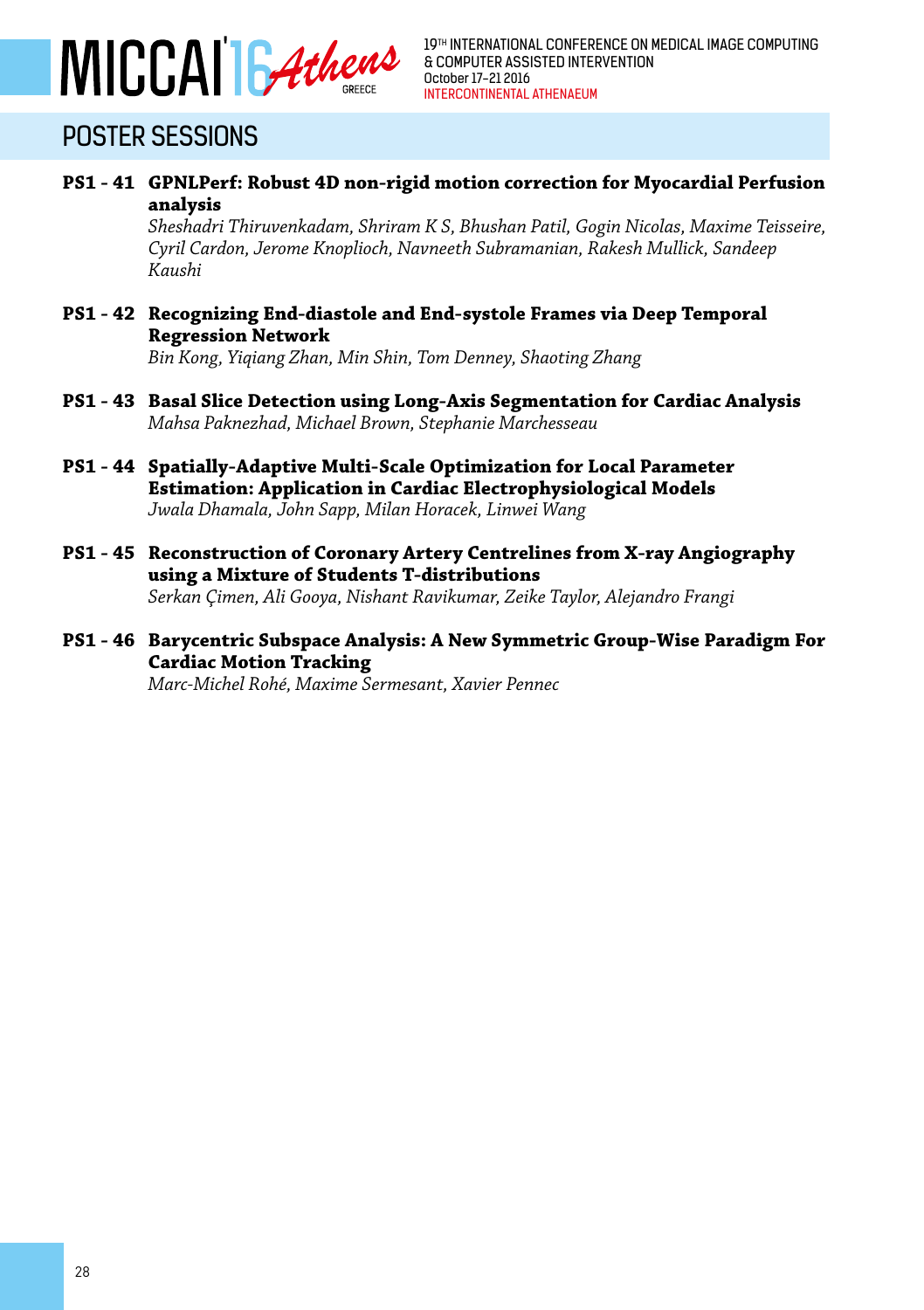

### **16:00 - 17:30 Poster Session 2**

#### **B2: Brain Analysis 2 (Connectivity)**

- **PS2 1 Reveal Consistent Spatial-Temporal Patterns from Dynamic Functional Connectivity for Autism Spectrum Disorder Identification** *Yingying zhu, Xiaofeng Zhu, Han Zhang, Wei Gao, Dinggang Shen, Guorong Wu*
- **PS2 2 Boundary Mapping through Manifold Learning for Connectivity-Based Cortical Parcellation**

*Salim Arslan,Sarah Parisot, Daniel Rueckert*

- **PS2 3 Species Preserved and Exclusive Structural Connections Revealed by Sparse CCA** *Xiao Li, Lei Du, Tuo Zhang, Xintao Hu, Xi Jiang, Lei Guo, Tianming Liu*
- **PS2 4 Modularity Reinforcement for Improving Brain Subnetwork Extraction** *Chendi Wang, Bernard Ng, Rafeef Abugharbieh*
- **PS2 5 Effective Brain Connectivity Through a Constrained Autoregressive Model** *Alessandro Crimi, Luca Dodero, Vittorio Murino, Diego Sona*
- **PS2 6 GraMPa: Graph-based Multi-modal Parcellation of the Cortex using Fusion Moves** *Sarah Parisot, Ben Glocker, Markus D Schirmer, Daniel Rueckert*
- **PS2 7 A Continuous Model of Cortical Connectivity** *Daniel Moyer, Boris Gutman, Joshua Faskowitz, Neda Jahanshad, Paul Thompson*
- **PS2 8 Label-Informed Non-Negative Matrix Factorization with Manifold Regularization for Discriminative Subnetwork Detection** *Takanori Watanabe, Birkan Tunc, Drew Parker, Junghoon Kim, Ragini Verma*
- **PS2 9 Predictive Subnetwork Extraction with Structural Priors for Infant Connectomes**

*Colin J. Brown, Steven P. Miller, Brian G. Booth, Jill G. Zwicker, Ruth E. Grunau, Anne R. Synnes, Vann Chau, Ghassan Hamarneh*

- **PS2 10 Hierarchical Clustering of Tractography Streamlines Based on Anatomical Similarity** *Viviana Siless, Ken Chang, Bruce Fischl, Anastasia Yendiki*
- **PS2 11 Unsupervised Identification of Clinically Relevant Clusters in Routine Imaging Data**

*Johannes Hofmanninger, Markus Krenn, Thomas Schlegl, Markus Holzer, Helmut Prosch, Langs Georg*

**PS2 - 12 Probabilistic Tractography for Topographically Organized Connectomes** *Dogu Baran Aydogan, Yonggang Shi*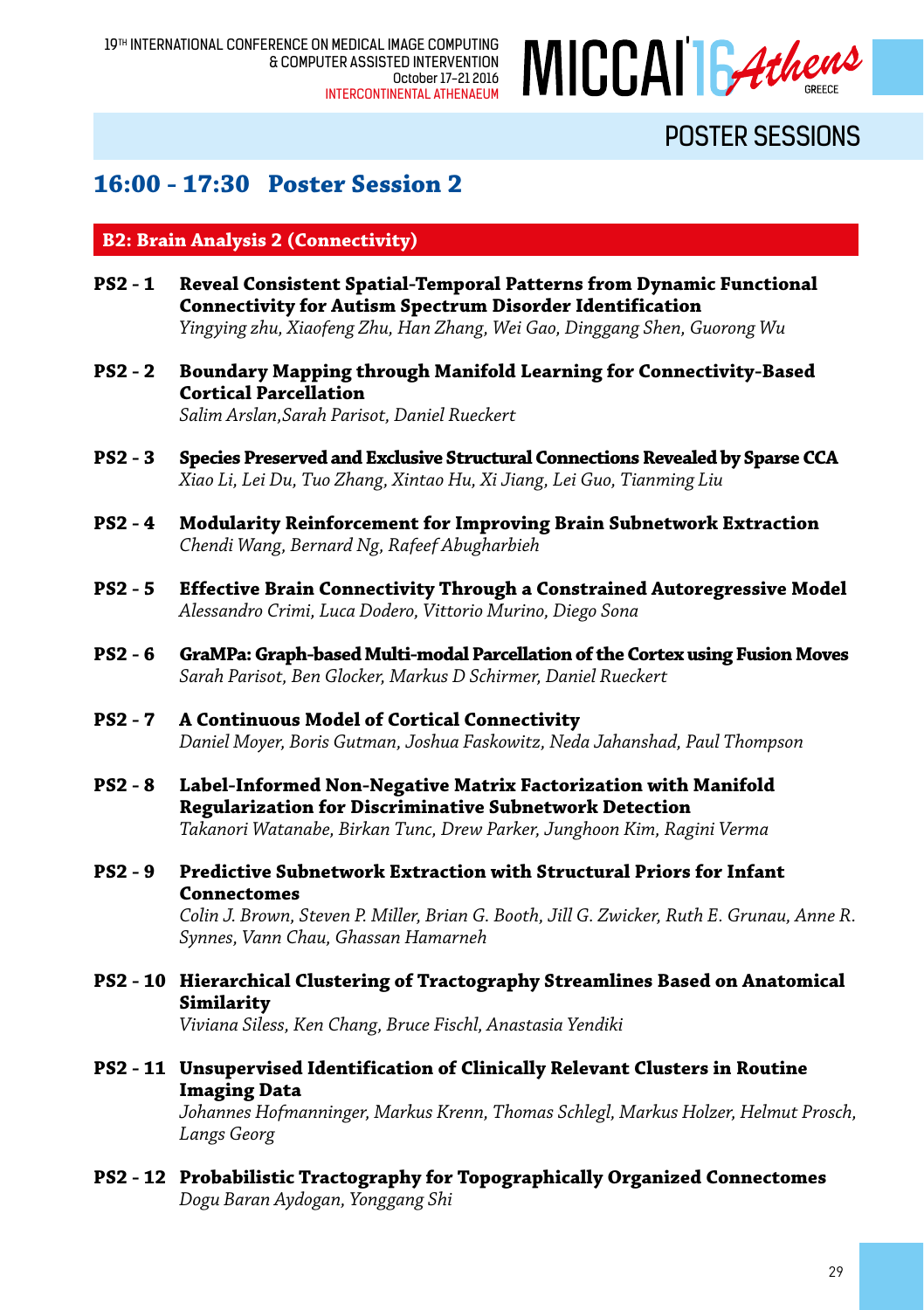

#### **ML2: Deep Learning in Medical Imaging**

- **PS2 13 The Automated Learning of Deep Features for Breast Mass Classification from Mammograms** *Neeraj Dhungel, Gustavo Carneiro, Andrew Bradley*
- **PS2 14 Multimodal Deep Learning for Cervical Dysplasia Diagnosis** *Tao Xu, Han Zhang, Xiaolei Huang, Shaoting Zhang, Dimitris Metaxas*
- **PS2 15 Learning From Experts: Developing Transferable Deep Features for Patient-level Lung Cancer Detection** *Wei Shen, Mu Zhou, Feng Yang, Di Dong, Caiyun Yang, Yali Zang, Jie Tian*
- **PS2 16 DeepVessel: Retinal Vessel Segmentation via Deep Learning and Conditional Random Field** *Huazhu Fu,Yanwu Xu, Stephen Lin, Damon W.K. Wong, Jiang Liu*
- **PS2 17 Deep Retinal Image Understanding** *Kevis-Kokitsi Maninis, Jordi Pont-Tuset, Pablo Arbeláez, Luc Van Gool*
- **PS2 18 3D Deeply Supervised Network for Automatic Liver Segmentation from CT Volumes** *Qi Dou, Hao Chen, Yueming JIN, Lequan Yu, Jing Qin, Pheng Ann Heng*
- **PS2 19 Deep Neural Networks for Fast Segmentation of 3D Medical Images** *Karl Fritscher, UMIT, Patrik Raudaschl, Paolo Zaffino, Maria Francesca Spadea, Greg Sharp, Rainer Schubert*
- **PS2 20 SpineNet: Automatically Pinpointing Classification Evidence in Spinal MRIs** *Amir Jamaludin, Timor Kadir, Andrew Zisserman*
- **PS2 21 A Deep Learning Approach for Semantic Segmentation in Histology Tissue Images**

*Jiazhuo Wang, John D. MacKenzie, Rageshree Ramachandran, Danny Z. Chen*

- **PS2 22 Spatial Clockwork Recurrent Neural Network for Muscle Perimysium Segmentation** *Yuanpu Xie, Zizhao Zhang, Manish Sapkota, Lin Yang*
- **PS2 23 Automated Age Estimation from Hand MRI Volumes using Deep Learning** *Darko Stern, Christian Payer, Vincent Lepetit, Martin Urschler*
- **PS2 24 Real-time Standard Scan Plane Detection and Localisation in Fetal Ultrasound using Fully Convolutional Neural Networks** *Christian Baumgartner, Konstantinos Kamnitsas, Jacqueline Matthew, Sandra Smith, Bernhard Kainz, Daniel Rueckert*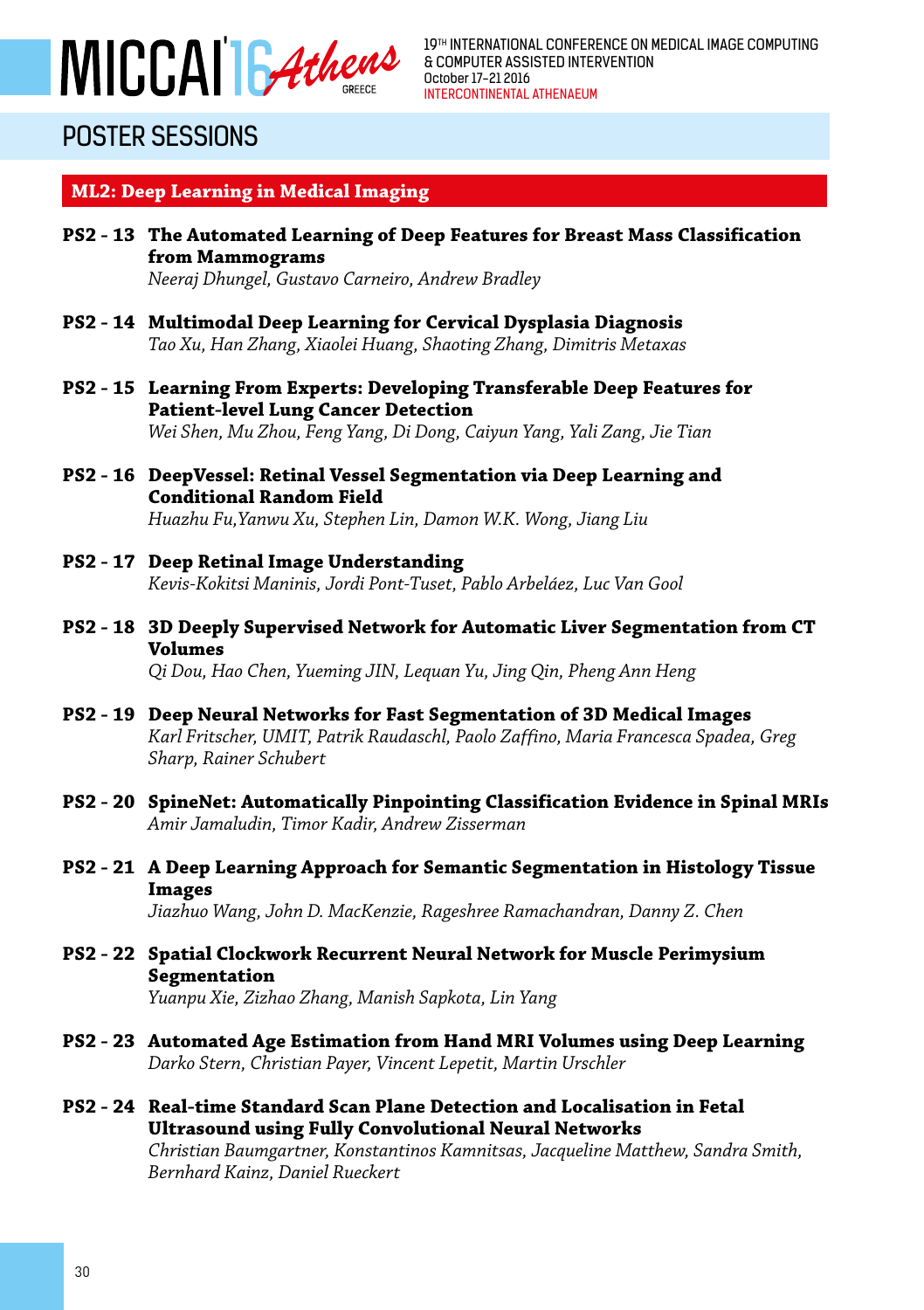

### **PS2 - 25 3D Deep Learning for Multi-modal Imaging-guided Survival Time Prediction of Brain Tumor Patients**

*Dong Nie, Han Zhang, Ehsan Adeli, Luyan Liu, Dinggang Shen*

**CAI2: Computer Aided Interventions**

- **PS2 26 Process Monitoring In The Intensive Care Unit: Assessing Patient Mobility Through Activity Analysis With A Non-Invasive Mobility Sensor** *Austin Reiter, Andy Jinhua Ma, Nishi Rawat, Christine Shrock, Suchi Saria*
- **PS2 27 Patient MoCap: Human Pose Estimation under Blanket Occlusion for Hospital Monitoring Applications**

*Felix Achilles, Alexandru-Eugen Ichim, Huseyin Coskun, Federico Tombari, Soheyl Noachtar, Nassir Navab*

- **PS2 28 Numerical Simulation of Cochlear-Implant Surgery: Towards Patient-Specific Planning** *Olivier Goury, Yann Nguyen, Renato Torres, Jeremie Dequidt, Christian Duriez*
- **PS2 29 Real-time 3D Tracking of Articulated Tools for Robotic Surgery** *Menglong Ye, Lin Zhang, Stamatia Giannarou, Guang Zhong Yang*
- **PS2 30 Meaningful Assessment of Surgical Expertise: Semantic Labeling with Data and Crowds**

*Marzieh Ershad, Zachary Koesters, Robert Rege, Ann Majewicz*

**PS2 - 31 2D-3D Registration Accuracy Estimation for Optimised Planning of Imageguided Pancreatobiliary Interventions**

*Yipeng Hu, Ester Bonmati, Eli Gibson, John Hipwell, David Hawkes, Steven Bandula, Stephen Pereira, Dean Barratt*

- **PS2 32 Registration-Free Simultaneous Catheter and Environment Modelling** *Liang Zhao, Stamatia Giannarou,Su-Lin Lee, Guang Zhong Yang*
- **PS2 33 Pareto front vs. weighted sum for automatic trajectory planning of Deep Brain Stimulation**

*Noura Hamze, Jimmy Voirin, Pierre Collet, Pierre Jannin, Claire Haegelen, Caroline Essert*

**PS2 - 34 Efficient Anatomy Driven Automated Multiple Trajectory Planning for Intracerebral Electrode Implantation**

> *Rachel Sparks, Gergely Zombori, Roman Rodionov, Maria A. Zuluaga, Anna Miserocchi, Andrew W. McEvoy, John Duncan, Sebastien Ourselin*

**PS2 - 35 Recognizing Surgical Activities with Recurrent Neural Networks** *Robert DiPietro, Colin Lea, Anand Malpani, Narges Ahmidi, S. Swaroop Vedula, Gyusung I. Lee, Mija R. Lee, Gregory D. Hager*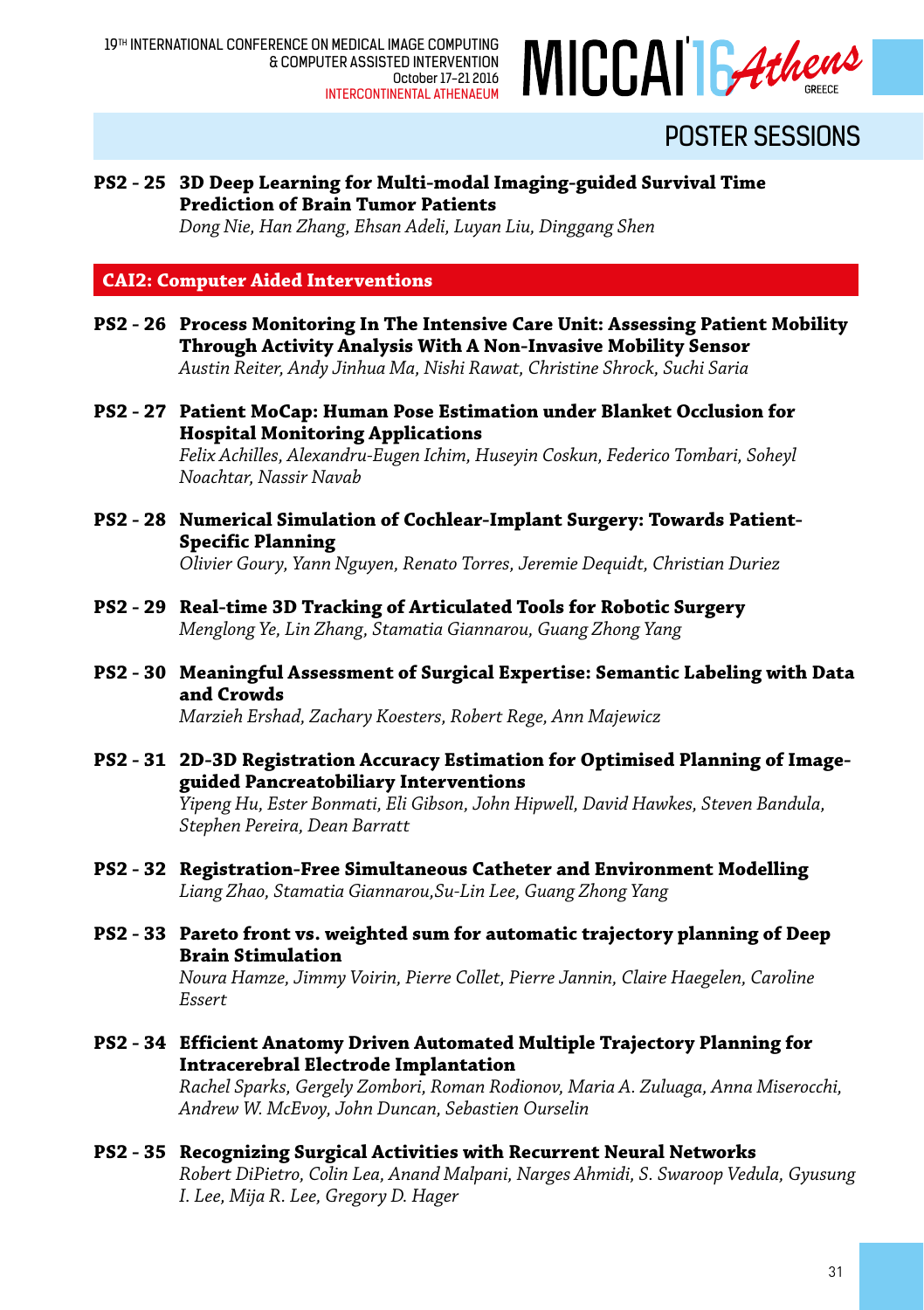

#### **PS2 - 36 A Novel Simulation Method to Improve Facial Soft Tissue Prediction Accuracy for Orthognathic Surgery**

*Daeseung Kim, Chien-Ming Chang, Dennis Chun-Yu Ho, Xiaoyan Zhang, Shunyao Shen, Peng Yuan, Huaming Mai, Guangming Zhang, Xiaobo Zhou, Jaime Gateno, Michael A.K. Liebschner, James J. Xia*

#### **VIA: Vascular Image Analysis**

**PS2 - 37 Extraction of Coronary Vessels in Fluoroscopic X-Ray Sequences Using Vessel Correspondence Optimization**

*Seung Yeon Shin, Soochahn Lee, Kyoung Jin Noh, Il Dong Yun, Kyoung Mu Lee* 

**PS2 - 38 Coronary Centerline Extraction via Optimal Flow Paths and CNN Path Pruning**

*Mehmet Akif Gulsun, Gareth Funka-Lea, Puneet Sharma, Saikiran Rapaka*

**PS2 - 39 Vascular Registration in Photoacoustic İmaging By Low-Rank Alignment Via Foreground, Background and Complement Decomposition** *Ryoma Bise, Yinqiang Zheng, Imari Sato, Masakazu Toi*

#### **PS2 - 40 From Real MRA to Virtual MRA: Towards an Open-Source Framework (cid:63)**

*Nicolas Passat, Stéphanie Salmon, Jean-Paul Armspach, Benoît Naegel, Christophe Prud'homme, Hugues Talbot, Alexandre Fortin, Simon Garnotel, Odyssée Merveille,Olivia Miraucourt, Ranine Tarabay, Vincent Chabannes, Alice Dufour, Anna Jezierska, Oivier Balédent, Emmanuel Durand, Laurent Najman, Marcela Szopos, Marc Thiriet, Julien Jomier*

**PS2 - 41 Improved Diagnosis of Systemic Sclerosis using Nailfold Capillary Flow** *Michael Berks, Graham Dinsdale, Andrea Murray, Tonia Moore, Ariane Herrick, Chris Taylor* 

#### **PS2 - 42 Tensor-based Graph-cut in Riemannian Metric Space and Its Application to Renal Artery Segmentation**

*Chenglong Wang, Masahiro Oda, Yuichiro Hayashi, Yasushi Yoshino, Tokunori Yamamoto, Alejandro Frangi, Kensaku Mori*

#### **PS2 - 43 Automatic, Robust, and Globally Optimal Segmentation of Tubular Structures**

*Simon Pezold, Antal Horváth, Ketut Fundana, Charidimos Tsagkas, Michaela Andelová, Katrin Weier, Michael Amann, Philippe C. Cattin* 

#### **PS2 - 44 Dense Volume-to-Volume Vascular Boundary Detection** *Jameson Merkow, Alison Marsden, David Kriegman, Zhuowen Tu*

#### **PS2 - 45 HALE: Healthy Area of Lumen Estimation for Vessel Stenosis Quantification FN** *Sethuraman Sankaran, Michiel Schaap, Stanley Hunley, James Min, Charles Taylor, Leo Grady*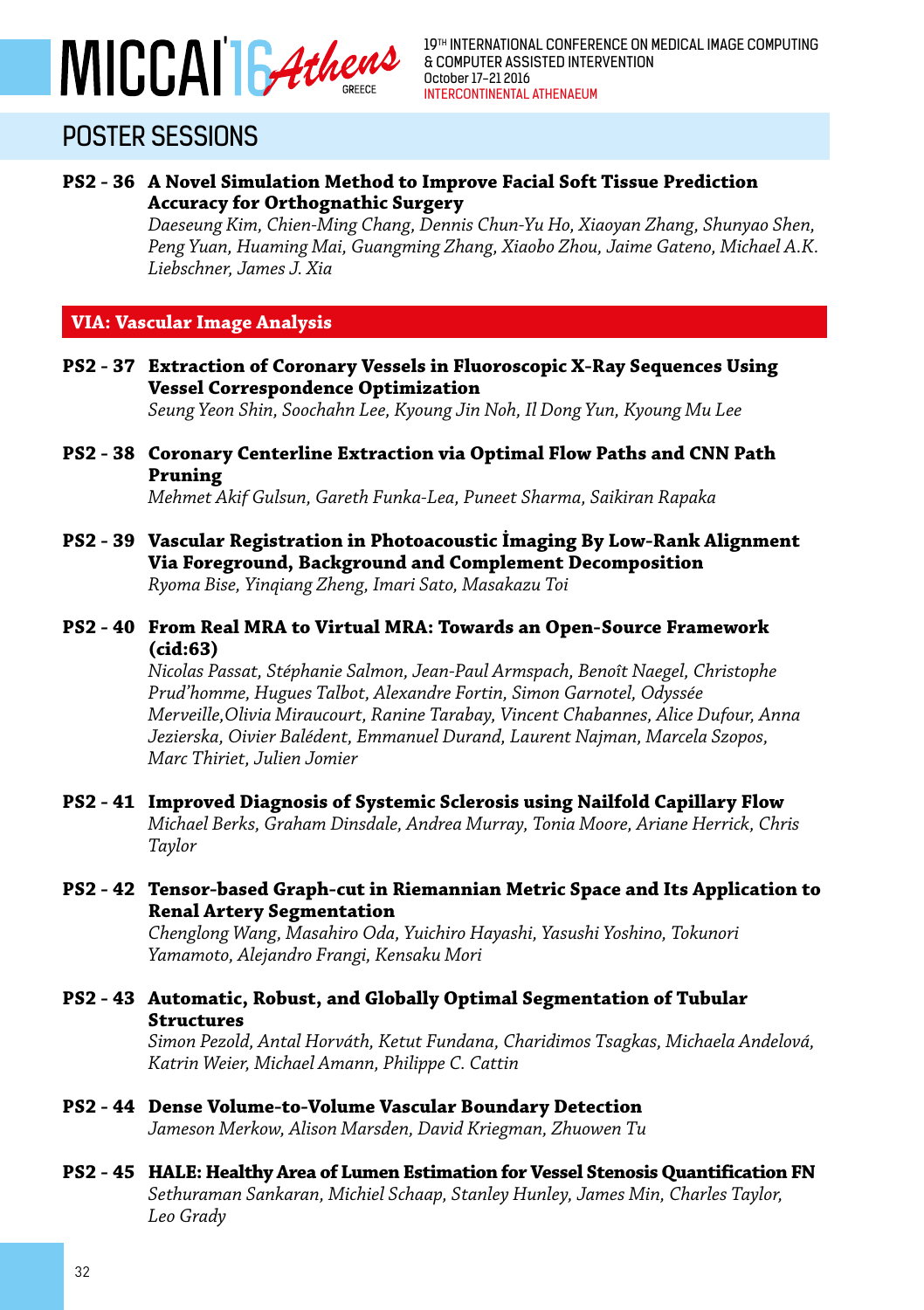

- **PS2 46 3D imaging and localization of peripheral blood vessels based on near infrared stereo vision, ultrasound, and real-time image analysis** *Alvin Chen, Max Balter, Tim Maguir, Martin Yarmush*
- **PS2 47 The Minimum Cost Connected Subgraph Problem in Medical Image Analysis** *Markus Rempfler, Bjoern Andres, Bjoern Menze*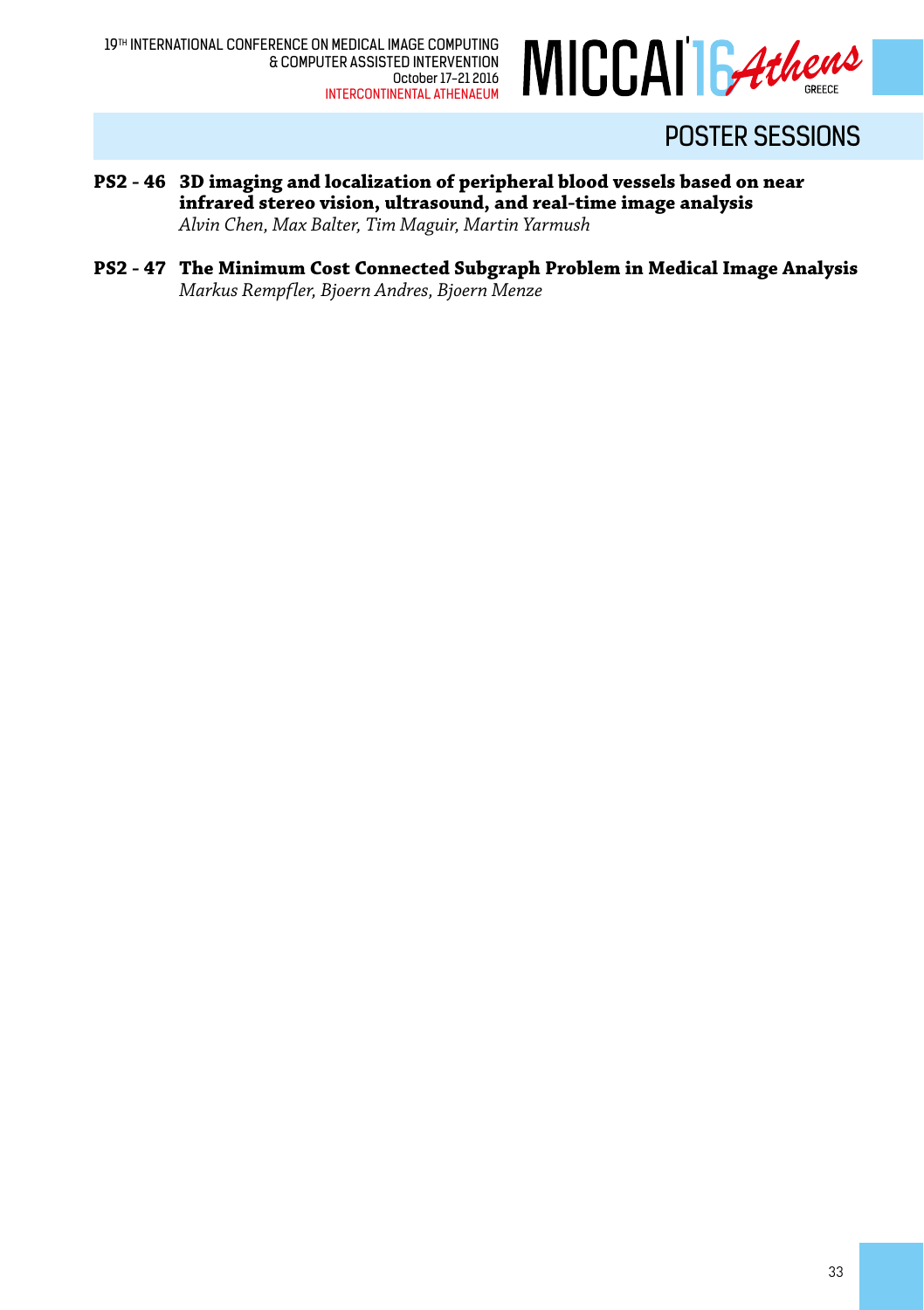

19TH INTERNATIONAL CONFERENCE ON MEDICAL IMAGE COMPUTING & COMPUTER ASSISTED INTERVENTION October 17-21 2016 INTERCONTINENTAL ATHENAEUM

### POSTER SESSIONS

**Wednesday, October 19**

### **10:30 - 12:00 Poster Session 3**

#### **B3: Brain Analysis 3 (Cortical Morphology)**

- **PS3 1 A Hybrid Multishape Learning Framework for Longitudinal Prediction of Cortical Surfaces and Fiber Tracts Using Neonatal Data** *Islem Rekik, Gang Li, Pew-Thian Yap, Geng Chen, Weili Lin, Dinggang Shen*
- **PS3 2 Learning-based Topological Correction for Infant Cortical Surfaces** *Shijie Hao, Gang Li, Li Wang, Yu Meng, Dinggang Shen*
- **PS3 3 Riemannian Metric Optimization for Connectivity-driven Surface Mapping** *Jin Kyu Gahm, Yonggang Shi*
- **PS3 4 Riemannian Statistical Analysis of Cortical Geometry with Robustness to Partial Homology and Misalignment** *Suyash Awate, Richard Leahy, Anand Joshi*
- **PS3 5 Modeling Fetal Cortical Expansion using Graph-Regularized Gompertz Models** *Ernst Schwartz, Gregor Kasprian, Andras Jakab, Daniela Prayer, Veronika Schöpf, Georg Langs*
- **PS3 6 Longitudinal analysis of the preterm cortex using multi-modal spectral matching**

*Eliza Orasanu, Pierre-Louis Bazin, Andrew Melbourne, Marco Lorenzi, Herve Lombaert, Nikki Robertson, Giles S. Kendall, Nikolaus Weiskopf, Neil Marlow, Sebastien Ourselin*

#### **ML3: Machine Learning and Applications**

- **PS3 7 From local to global random regression forests: Exploring anatomical landmark localization** *Darko Stern, Thomas Ebner, Martin Urschler*
	-
- **PS3 8 Regressing Heatmaps for Multiple Landmark Localization using CNNs** *Christian Payer, Darko Stern, Horst Bischof, Martin Urschler*
- **PS3 9 Self-Transfer Learning for Weakly Supervised Lesion Localization** *Sangheum Hwang, Hyo-Eun Kim*
- **PS3 10 Automatic Cystocele Severity Grading in Ultrasound by Spatio-temporal Regression**

*Dong Ni, Xing Ji, Yaozong Gao, Jie-zhi Cheng, Huifang Wang, Jing Qin, Tianfu Wang, Guorong Wu, Dinggang Shen*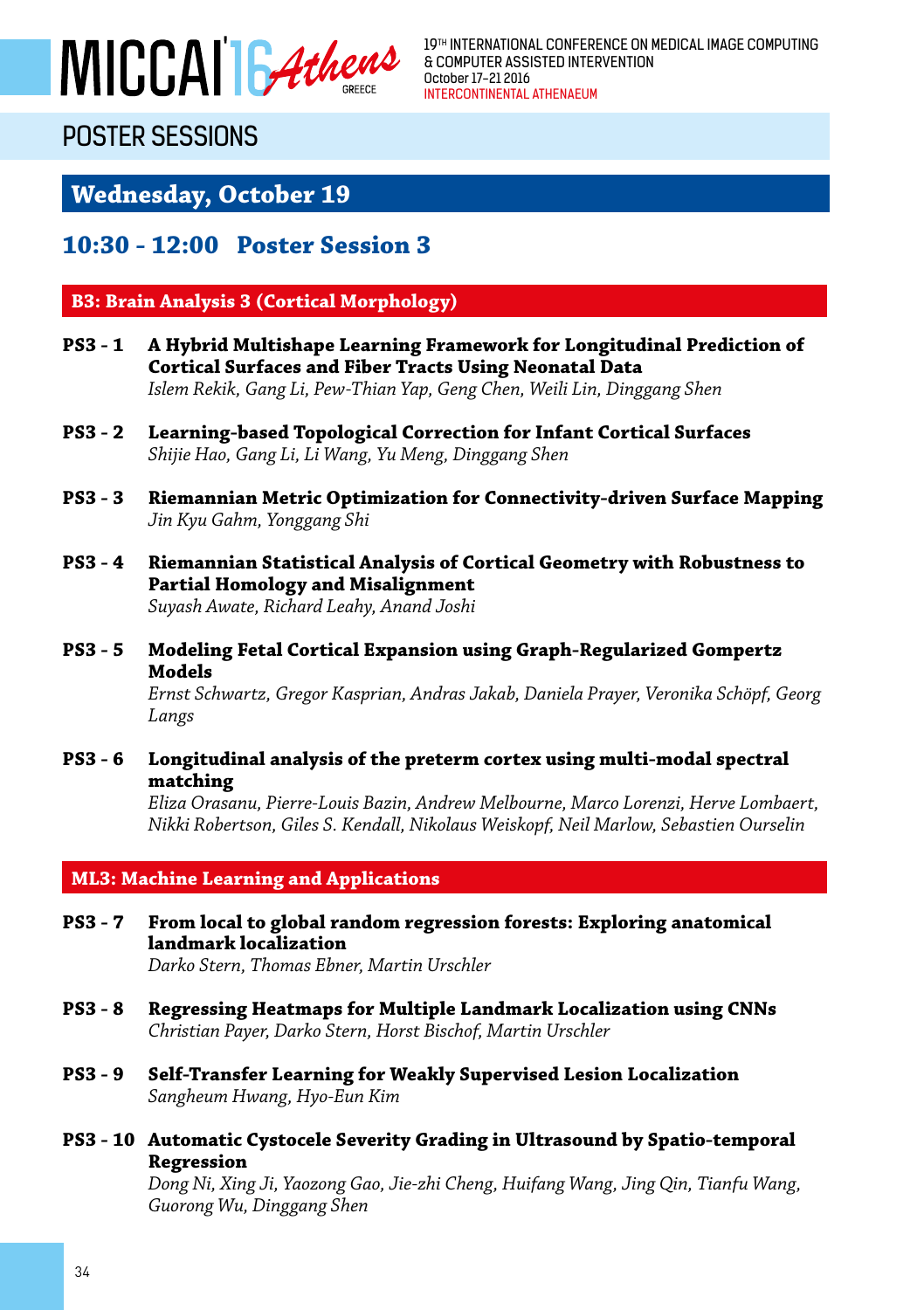

**PS3 - 11 Graphical Modeling of Ultrasound Propagation in Tissue for Automatic Bone Segmentation**

*Firat Ozdemir, Ece Ozkan, Orcun Goksel*

- **PS3 12 Bayesian Image Quality Transfer** *Ryutaro Tanno, Aurobrata Ghosh, Francesco Grussu, Enrico Kaden, Antonio Criminisi, Daniel Alexander*
- **PS3 13 Wavelet Appearance Pyramids for Landmark Detection and Pathology Classification: Application to Lumbar Spinal Stenosis** *Qiang Zhang, Abhir Bhalerao, Caron Parsons, Emma Helm, Charles Hutchinson*
- **PS3 14 A Learning-free Approach to Whole Spine Vertebra Localization in MRI** *Marko Rak, Klaus Toennies*
- **PS3 15 Automatic Quality Control for Population Imaging: A Generic Unsupervised Approach**

*Mohsen Farzi, Jose Maria Pozo, Eugene V. McCloskey, Mark Wilkinson, Alejandro Frangi*

**PS3 - 16 A Cross-Modality Neural Network Transform For Semi-Automatic Medical Image Annotation**

*Mehdi Moradi, Yufan Guo, Yaniv Gur, Mohammadreza Negahdar, Tanveer Syeda-Mahmood*

- **PS3 17 Sub-Category Classifiers for Multi-Instance Learning and its application to Retinal Nerve Fiber Layer Visibility Classification** *Siyamalan Manivannan,Caroline Cobb, Stephen Burgess, Emanuele Trucco*
- **PS3 18 Vision-Based Classification of Developmental Disorders Using Eye-Movements** *Guido Pusiol, Esteva Andre, Michael C. Frank, Scott S. Hall, Li Fei-Fei, Arnold Milstein*
- **PS3 19 Scalable Unsupervised Domain Adaptation for Electron Microscopy** *Róger Bermúdez-Chacón,Carlos Becker, Mathieu Salzmann, Pascal Fua*
- **PS3 20 Automated Diagnosis of Neural Foraminal Stenosis Using Synchronized Superpixels Representation** *Xiaoxu He,Manas Sharma, Yilong YinGary Brahm,Ashley Mercado, Shuo Li*

**US: Ultrasound Image Analysis**

 **PS3 - 21 Hand-held Sound-Speed Mammography Based on Ultrasound Reflector Tracking**

*Sergio J Sanabria, Orcun Goksel*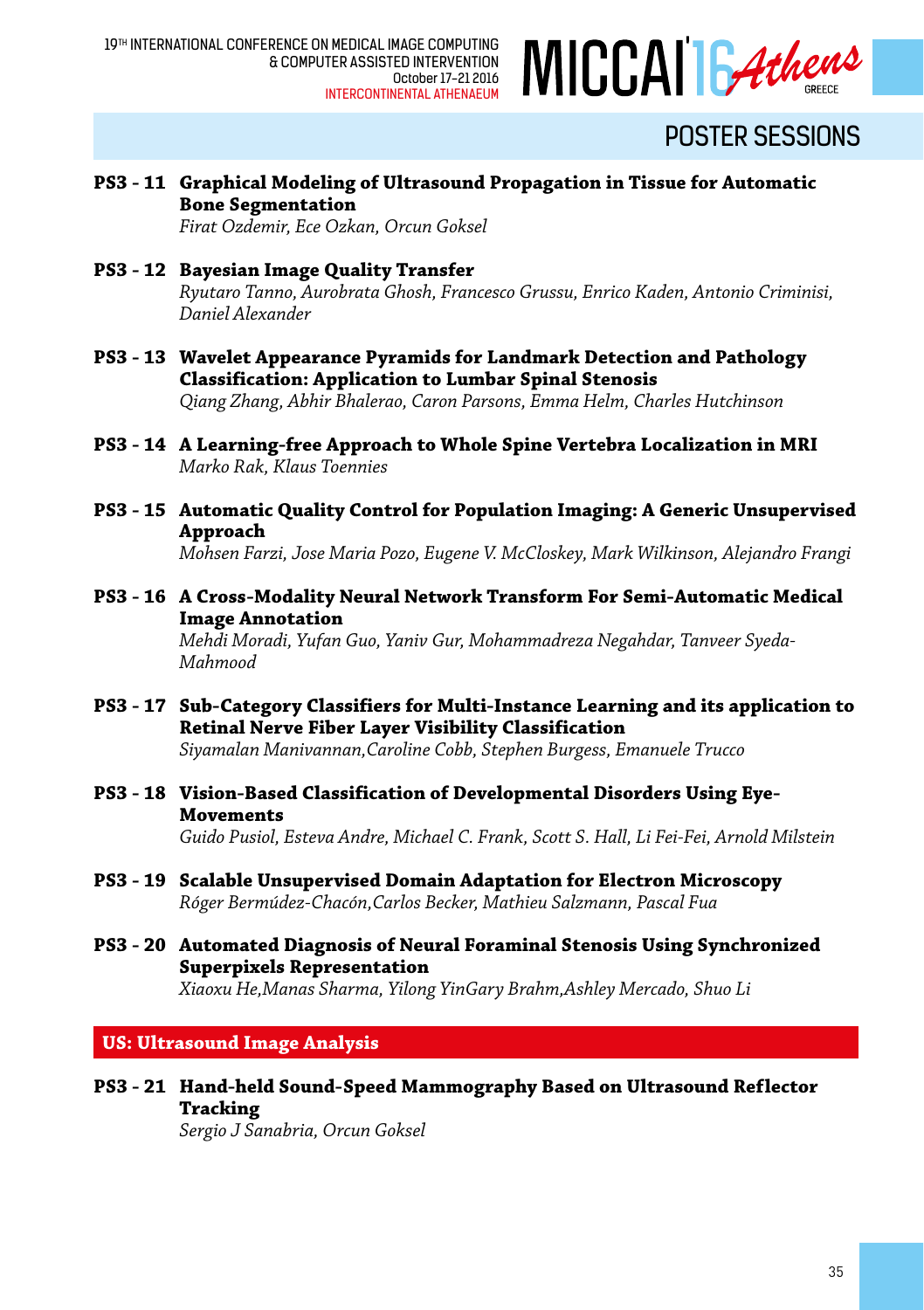

**PS3 - 22 Ultrasound Tomosynthesis: A New Paradigm for Quantitative Imaging of the Prostate**

> *Fereshteh Aalamifar, Reza Seifabadi, Marcelino Bernardo, Ayele H.Negussie, Baris Turkbey, Maria Merino, Peter Pinto, Arman Rahmim, Bradford Wood, Emad Boctor*

**PS3 - 23 Photoacoustic Imaging Paradigm Shift: Towards Using Vendor-Independent Ultrasound Scanners**

*Haichong Zhang, Xiaoyu Guo, Behnoosh Tavakoli, Emad Boctor* 

**PS3 - 24 4D Reconstruction of Fetal Heart Ultrasound Images in Presence of Fetal Motion**

> *Christine Tanner, Barbara Flach, Celine Eggenberger, Oliver Mattausch, Michael Bajka, Orcun Goksel*

**PS3 - 25 Towards Reliable Automatic Characterization of Neonatal Hip Dysplasia using 3D Ultrasound**

*Niamul Quader, Antony Hodgson, Kishore Mulpuri, Anthony Cooper, Rafeef Abugharbieh*

#### **REG: Registration and Deformation Estimation**

**PS3 - 26 Learning-based Multimodal Image Registration for Prostate Cancer Radiation Therapy**

*Xiaohuan CaoYaozong Gao,Jianhua Yang, Guorong Wu, Dinggang Shen*

**PS3 - 27 A Deep Metric for Multimodal Registration**

*Martin Simonovsky, Benjamin Gutierrez-Becker, Diana Mateus, Nassir Navab, Nikos Komodakis*

- **PS3 28 Learning Optimization Updates for Multimodal Registration** *Benjamin Gutierrez Becker,Diana Mateus, Loic Peter,Nassir Navab*
- **PS3 29 Memory Efficient LDDMM for Lung CT** *Thomas Polzin, Marc Niethammer, Mattias Paul Heinrich, Heinz Handels, Jan Modersitzki*
- **PS3 30 Inertial Demons: A Momentum-Based Diffeomorphic Registration Framework**

*Andre Santos-Ribeiro, David Nutt, John McGonigle*

- **PS3 31 Diffeomorphic Density Registration in Thoracic Computed Tomography** *Caleb Rottman, Ben Larson, Pouya Sabouri, Amit Sawant, Sarang Joshi*
- **PS3 32 Temporal Registration in In-Utero Volumetric MRI Time Series** *Ruizhi Liao, Esra Turk, Miaomiao Zhang, Jie Luo, Patricia Grant, Elfar Adalsteinsson, Polina Golland*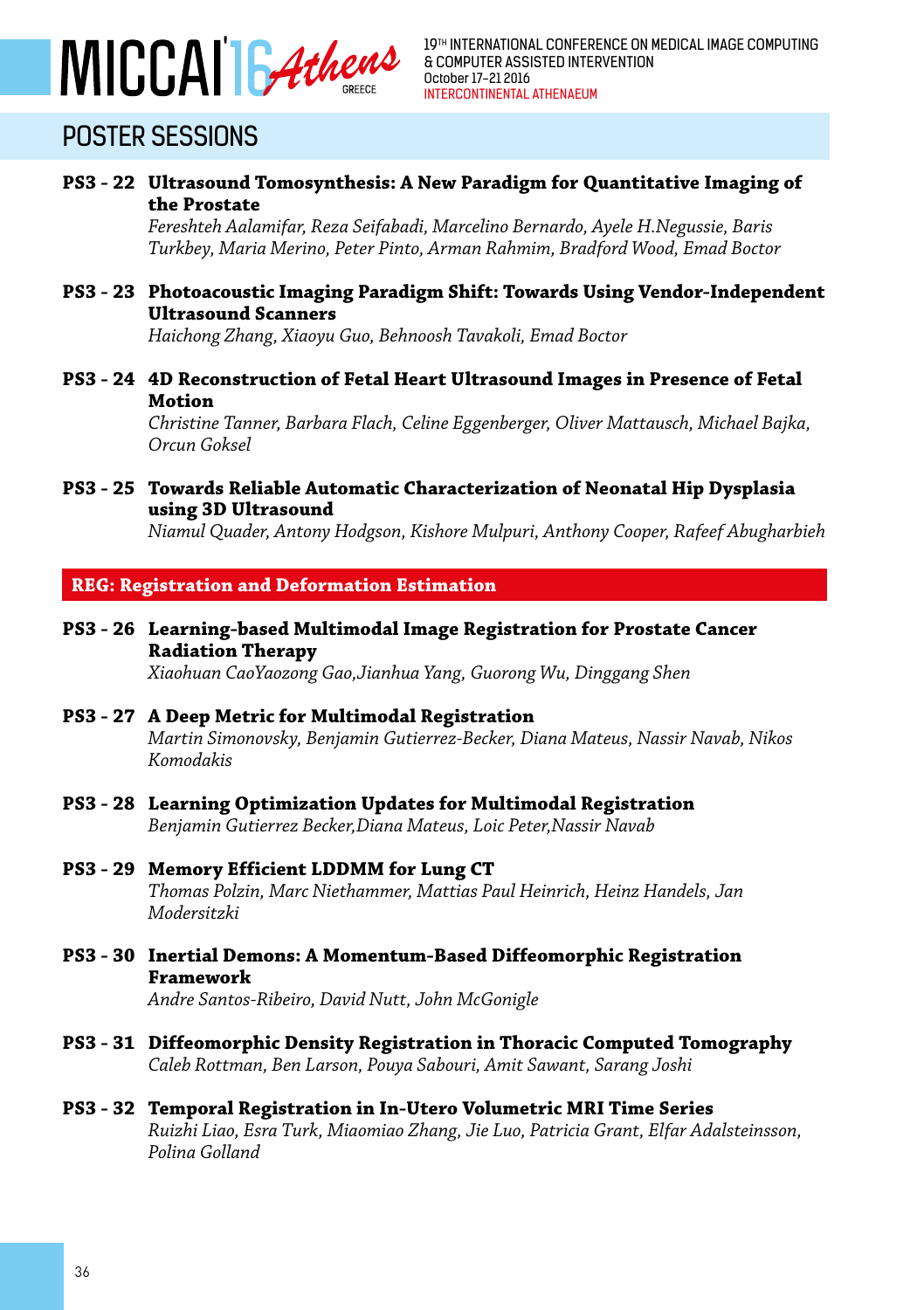

### **PS3 - 33 Building an Atlas of the Human Hippocampus from Ex Vivo MRI using Hybrid Surface - Volume Groupwise Registration**

*Daniel Adler, Ranjit Ittyerah, John Pluta, Stephen Pickup, Weixia Liu, David Wolk, Paul Yushkevich*

- **PS3 34 Deformation Estimation with Automatic Sliding Boundary Computation** *Joseph Preston, Sarang Joshi, Ross Whitaker*
- **PS3 35 Bilateral Weighted Adaptive Local Similarity Measure for Registration in Neurosurgery**

*Martin Kochan, Marc Modat, Tom Vercauteren, Mark White, Laura Mancini, Gavin Winston, Andrew W. McEvoy, John Thornton, Tarek Yousry, John Duncan, Sebastien Ourselin, Danail Stoyanov*

- **PS3 36 Model-based Regularisation for Respiratory Motion Estimation with Sparse Features in Image-guided Interventions** *Matthias Wilms, In Young Ha, Heinz Handels, Mattias Paul Heinrich*
- **PS3 37 Carotid Artery Wall Motion Estimated from Ultrasound Imaging Sequences Using a Nonlinear State Space Approach** *Zhifan Gao, Yuanyuan Sun, Heye Zhang, Dhanjoo Ghista, Yanjie Li, Huahua Xiong, Xin Liu, Yaoqin Xie, Wanqing Wu*
- **PS3 38 Accuracy Estimation for Medical Image Registration Using Regression Forests**

*Hessam Sokooti Oskooyi, Gorkem Saygili, Ben Glocker, Boudewijn P.F.Lelieveldt,Marius Staring*

**PS3 - 39 Embedding Segmented Volume in Finite Element Mesh with Topology Preservation**

*Kazuya Sase, Teppei Tsujita, Atsushi Konno*

#### **PS3 - 40 Deformable 3D-2D Registration of Known Components for Image Guidance in Spine Surgery**

*Ali Uneri, Joseph Goerres, Tharindu De SilvaMatthew Jacobson, Michael Ketcha, Sureerat Reaungamornrat, Gerhard Kleinszig, Sebastian Vogt, A Jay Khanna, Jean-Paul Wolinsky, Jeffrey Siewerdsen*

**PS3 - 41 Anatomically Constrained Video-CT Registration via the V-IMLOP Algorithm**

> *Seth D. Billings, Ayushi Sinha, Austin Reiter, Simon Leonard, Masaru Ishii, Gregory D. Hager, Russell H. Taylor*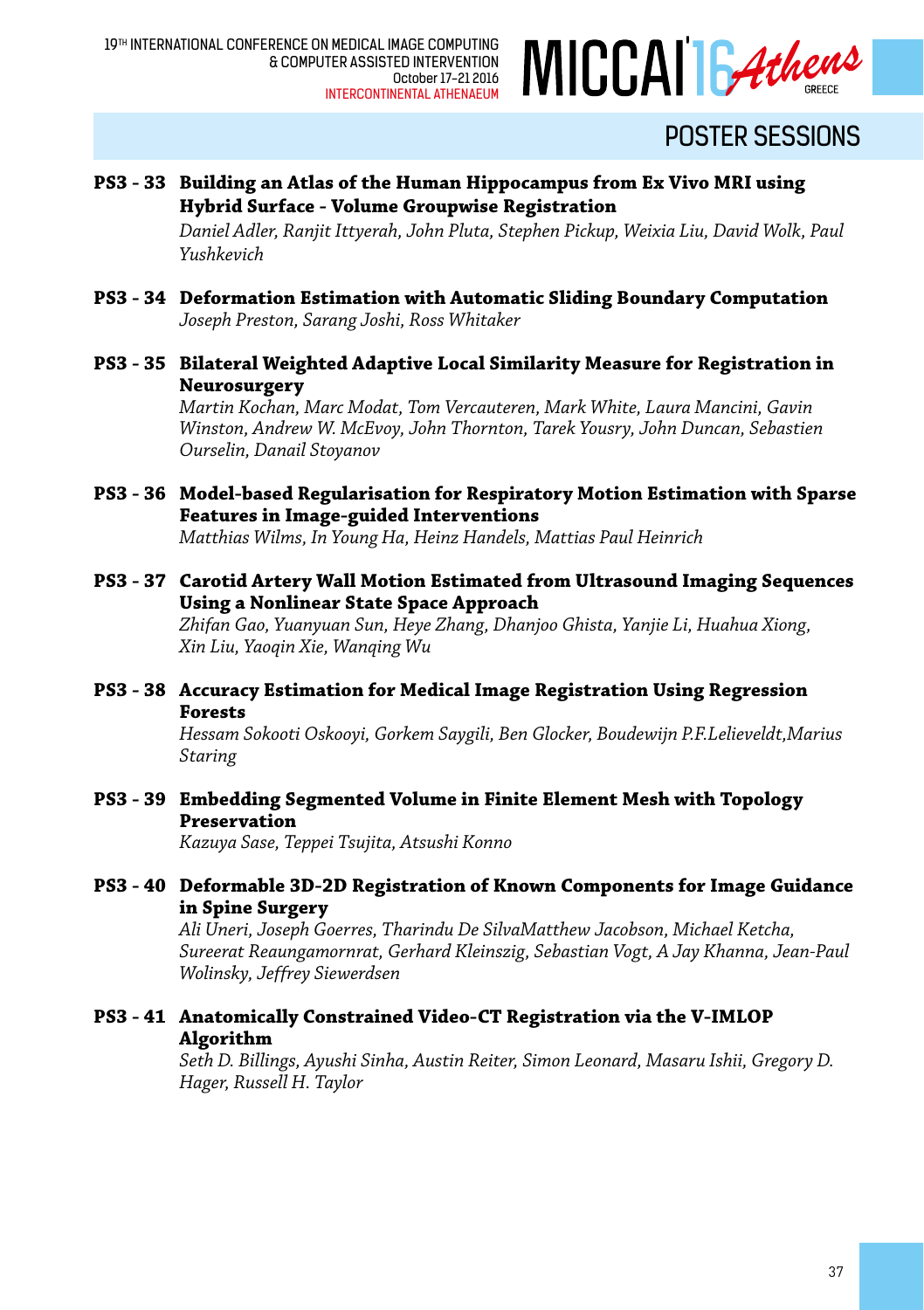

19TH INTERNATIONAL CONFERENCE ON MEDICAL IMAGE COMPUTING & COMPUTER ASSISTED INTERVENTION October 17-21 2016 INTERCONTINENTAL ATHENAEUM

# POSTER SESSIONS

### **CELL: Cell Image Analysis**

- **PS3 42 Cutting Out The Middleman: Measuring Nuclear Area in Histopathology Slides Without Segmentation** *Mtiko Veta, Paul van Diest, Josien Pluim*
- **PS3 43 Subtype Cell Detection with an Accelerated Deep Convolution Neural Network**

*Sheng Wang, Jiawen Yao, Zheng Xu, Junzhou Huang*

- **PS3 44 Clinical Imaging Biomarker Discovery for Lung Cancer Survival Prediction** *Jiawen Yao, Sheng Wang, Xinliang Zhu, Junzhou Huang*
- **PS3 45 3D Segmentation of Glial Cells Using Fully Convolutional Networks and k-Terminal Cut**

*Lin Yang, Yizhe Zhang, Ian Guldner, Siyuan Zhang, Danny Z. Chen*

- **PS3 46 Detection of Differentiated vs. Undifferentiated Colonies of iPS Cells Using Random Forests Modeled with the Multivariate Polya Distribution** *Bisser Raytchev, Atsuki Masuda, Masatoshi Minakawa, Kojiro Tanaka, Takio Kurita, Toru Imamura, Masashi Suzuki, Toru Tamaki, Kazufumi Kaneda*
- **PS3 47 Detecting 10,000 Cells in One Second** *Zheng Xu, Junzhou Huang*
- **PS3 48 A Hierarchical Convolutional Neural Network for Mitosis Detection in Phase-Contrast Microscopy Images**

*Yunxiang Mao, Zhaozheng Yin*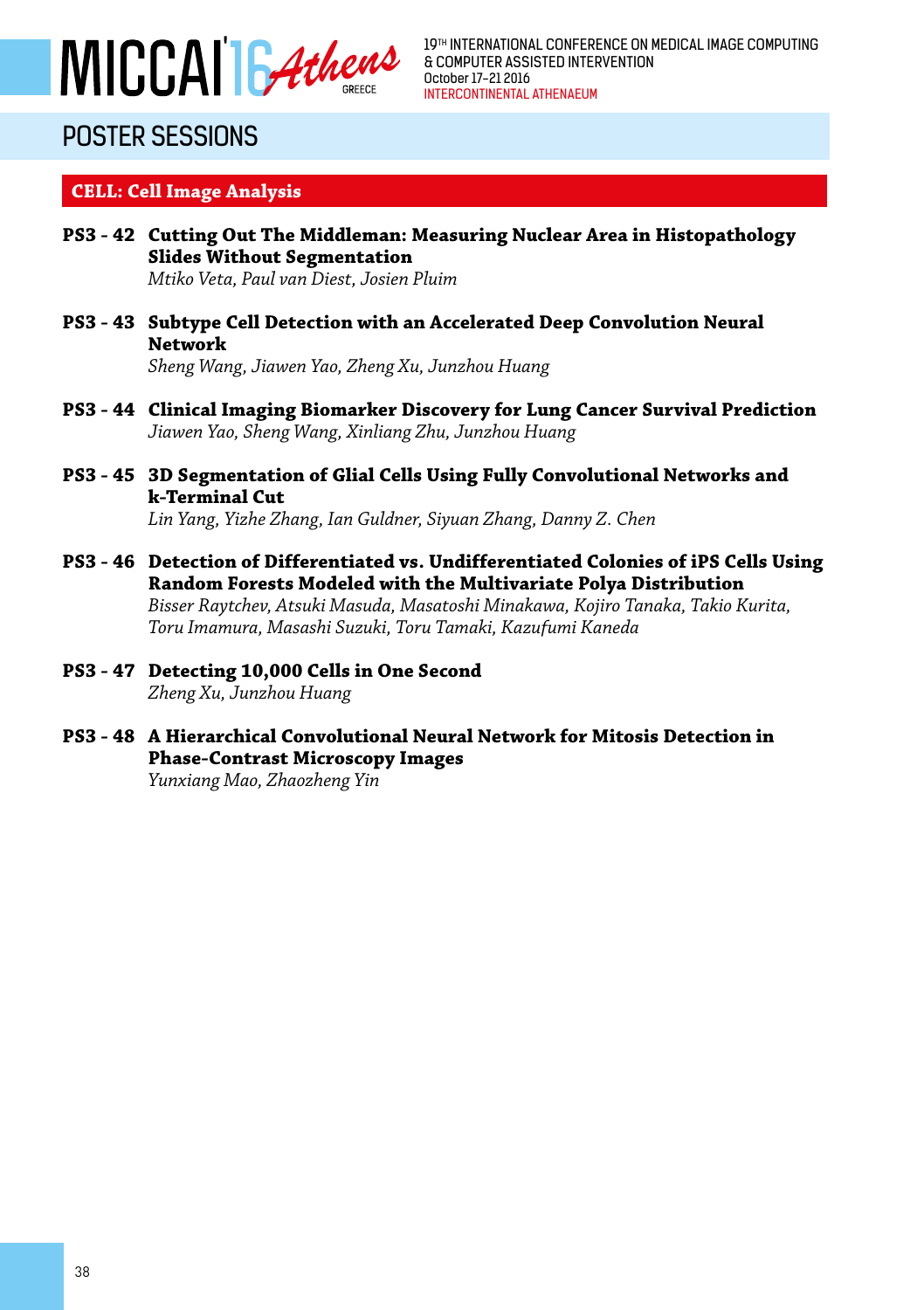

### **16:00 - 17:30 Poster Session 4**

#### **AD: Alzheimers Disease**

- **PS4 1 Early Diagnosis of Alzheimers Disease by Joint Feature Selection and Classification on Temporally Structured Support Vector Machine** *Yingying zhu, Xiaofeng zhu, Minjeong Kim, Dinggang Shen, Guorong Wu*
- **PS4 2 Longitudinal Structured Low-Rank Regression for Alzheimers Disease Progression Prediction**

*Xiaoqian Wang, Dinggang Shen, Heng Huang*

- **PS4 3 Joint Data Harmonization and Group Cardinality Constrained Classification** *Yong Zhang, Sang Hyun Park, Kilian Pohl*
- **PS4 4 Progressive Graph-Based Transductive Learning for Multi-Modal Classification of Alzheimers Disease** *Zhengxia Wang, Xiaofeng Zhu, Ehsan Adeli, Yingying Zhu, Chen Zu, Feiping NieDinggang Shen, Guorong Wu*
- **PS4 5 Structured Outlier Detection in Neuroimaging Studies With Minimal Convex Polytopes** *Erdem Varol, Aristeidis Sotiras, Christos Davatzikos*
- **PS4 6 Diagnosis of Alzheimers Disease Using View-Aligned Hypergraph Learning with Incomplete Multi-Modality Data** *Mingxia Liu, Jun Zhang, Pew-Thian Yap, Dinggang Shen*
- **PS4 7 New Low-Rank Model to Learn Task Interrelations for Alzheimers Disease Cognitive Assessment Prediction** *Zhouyuan Huo, Dinggang Shen, Heng Huang*
- **PS4 8 Hyperbolic Space Sparse Coding with Its Application on Prediction of Alzheimers Disease in Mild Cognitive Impairment** *Jie Zhang, Jie Shi, Cynthia Stonnington, Qingyang Li, Boris Gutman, Kewei Chen, Eric Reiman, Richard Caselli, Paul Thompson, Jieping Ye, Yalin Wang*
- **PS4 9 Large-scale Collaborative Imaging Genetics Studies of Risk Genetic Factors for Alzheimers Disease Across Multiple Institutions** *Qingyang Li, Tao Yang, Liang Zhan, Derrek Hibar, Neda Jahanshad, Yalin Wang, Jieping Ye, Paul Thompson, Jie Wang*
- **PS4 10 Structured Spare Low-Rank Regression Model for Brain-Wide and Genome-Wide Associations**

*Xiaofeng Zhu, Heung-Il Suk, Heng Huang, Dinggang Shen*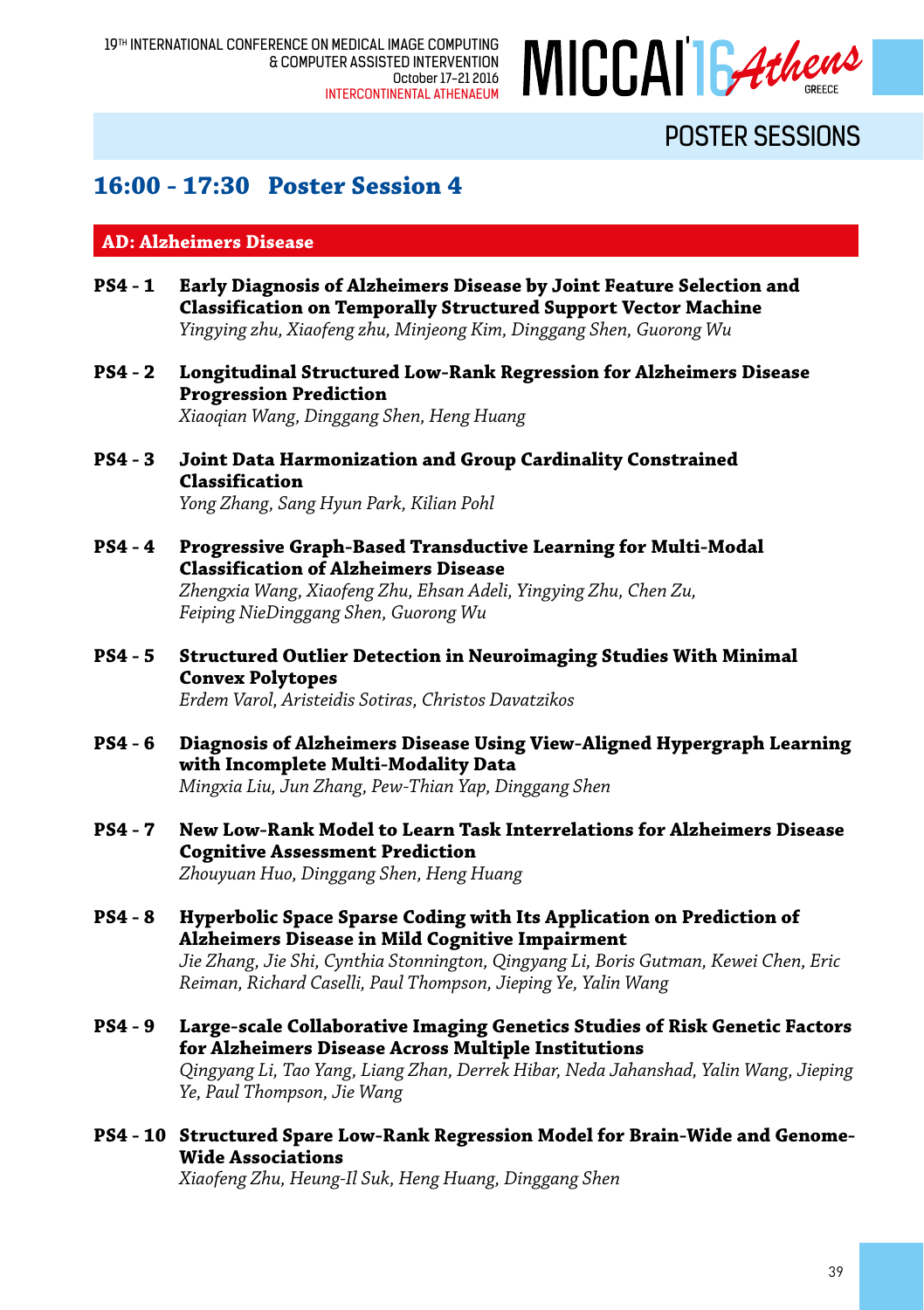

### **S1: Segmentation 1**

 **PS4 - 11 Automated Segmentation of Knee MRI using Hierarchical Classifiers and Just Enough Interaction (JEI) based Learning: Data from the Osteoarthritis Initiative**

*Satyananda Kashyap, Ipek Oguz, Honghai Zhang, Milan Sonka*

**PS4 - 12 Dynamically Balanced Online Random Forests for Interactive Scribblebased Segmentation**

> *Guotai Wang, Maria A. Zuluaga, Rosalind Pratt, Michael Aertsen, Tom Doel, Maria Klusmann, Anna David, Jan Deprest, Tom Vercauteren, Sebastien Ourselin*

**PS4 - 13 Orientation-Sensitive Overlap Measures For The Validation of Medical Image Segmentations**

*Tasos Papastylianou, Erica Dall' Armellina, Vicente Grau*

- **PS4 14 High-Throughput Glomeruli Analysis of CT Kidney Images Using Tree Priors and Scalable Sparse Computation** *Carlos Correa Shokiche, Philipp Baumann, Ruslan Hlushchuk, Valentin Djonov, Mauricio Reyes*
- **PS4 15 A Surface Patch-Based Segmentation Method for Hippocampal Subfields** *Benoit Caldairou, Boris C. Bernhardt, Hosung Kim, Jessie Kulaga-Yoskovitz, Neda Bernasconi, Andrea Bernasconi*
- **PS4 16 Evaluation-Oriented Training Through Surrogate Learning Targets for Improved Multiple Sclerosis Lesion Segmentation** *Michel Santos, Paula Diniz, Abel Silva-Filho, Wellington Santos*
- **PS4 17 Corpus Callosum Segmentation in Brain MRIs Via Robust Target-Localization and Joint Supervised Feature Extraction and Prediction** *Lisa Tang, Tom Brosch, Liu XingTong, Youngjin Yoo, Traboulsee Anthony, David Li, Roger Tam*
- **PS4 18 Automatic Liver and Lesion Segmentation in CT Using Cascaded Fully Convolutional Neural Networks and 3D Conditional Random Fields** *Patrick Ferdinand Christ,Mohamed Ezzeldin A. Elshaer, Florian Ettlinger, Sunil Ramgopal Tatavatry, Marc Bickel, Patrick Bilic, Markus Rempfler, Marco Armbruster, Felix Hofmann, Melvin D'Anastasi, Wieland Sommer, Seyed-Ahmad Ahmadi, Bjoern Menze*
- **PS4 19 3D U-Net: Learning Dense Volumetric Segmentation From Sparse Annotation**

*Özgün Çiçek, Ahmed Abdulkadir, Soeren Lienkamp, Thomas Brox, Olaf Ronneberger*

**PS4 - 20 Model-Based Segmentation of Vertebral Bodies from MR Images with 3D CNNs** *Robert Korez, Bostjan Likar, Franjo Pernus, Tomaz Vrtovec*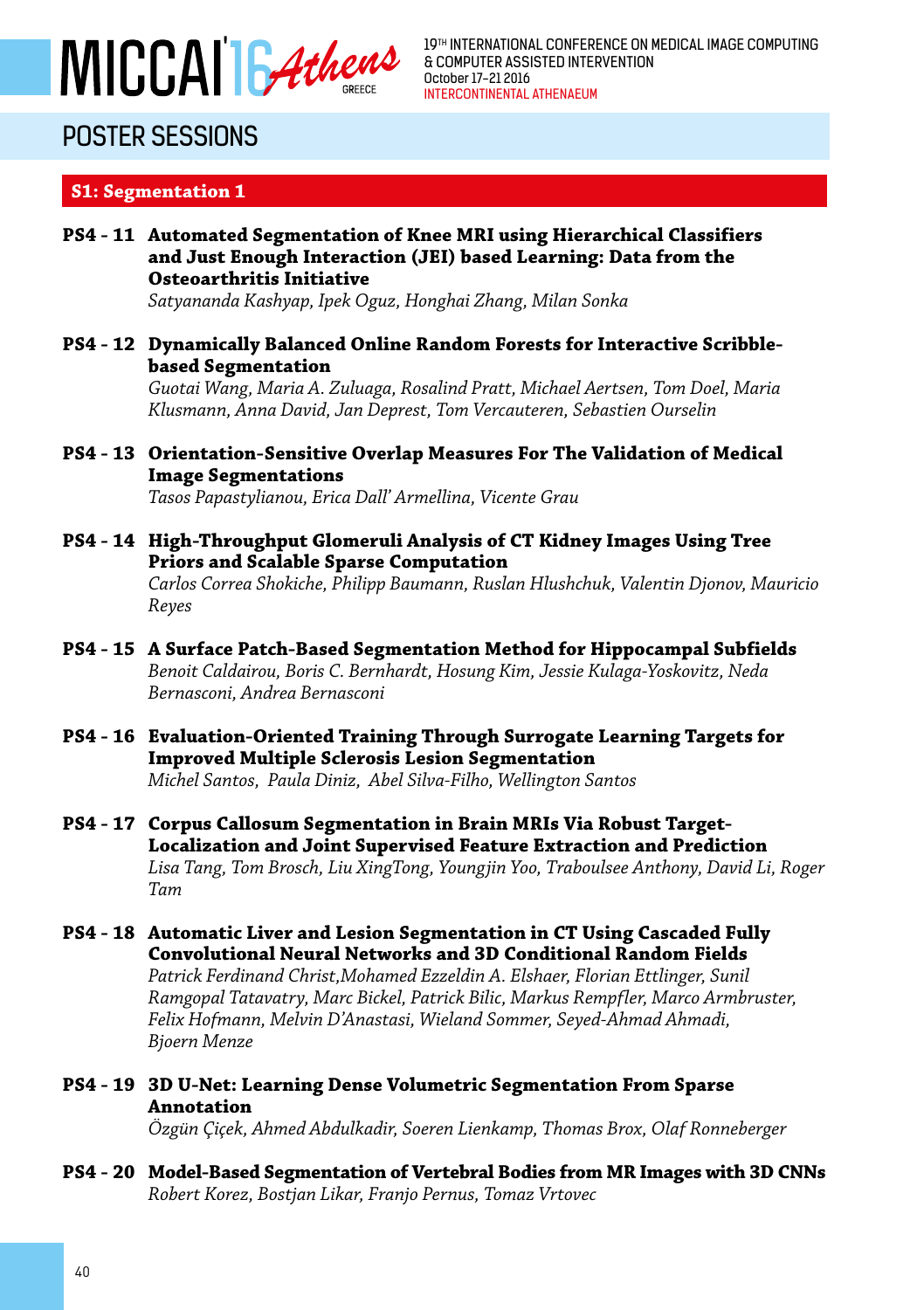

**PS4 - 21 Pancreas Segmentation using Graph based Data Fusion with Convolutional Neural Networks**

*Jinzheng Cai, Le Lu, Zizhao Zhang, Fuyong Xing,Lin Yang, Qian Yin*

- **PS4 22 Spatial Aggregation of Holistically-Nested Networks for Automated Pancreas Segmentation** *Holger Roth, Le Lu, Amal Farag, Andrew Sohn, Ronald Summers*
	-
- **PS4 23 Topology Aware Fully Convolutional Networks For Histology Gland Segmentation** *Aïcha BenTaieb, Ghassan Hamarneh*
- **PS4 24 HeMIS: Hetero-Modal Image Segmentation** *Mohammad Havaei, Nicolas Guizard, Nicolas Chapados, Yoshua Bengio*
- **PS4 25 Deep Learning for Multi-Task Medical Image Segmentation in Multiple Modalities**

*Pim Moeskops, Jelmer M. Wolterink, Bas H.M. van der Velden, Kenneth G.A. Gilhuijs, Tim Leiner, Max A. Viergever, Ivana Isgum*

- **PS4 26 Iterative Multi-domain Regularized Deep Learning for Anatomical Structure Detection and Segmentation from Ultrasound Images** *Hao Chen, Yefeng Zheng, JinHyeong Park, Pheng Ann HENG, S. Kevin Zhou*
- **PS4 27 Gland Instance Segmentation by Deep Multichannel Side Supervision** *Yan xu, Yang li, Mingyuan liu, Yipei wang, Maode lai, Eric Chang*

### **SM: Shape Modeling**

**PS4 - 28 A Multi-Resolution t-Mixture Model Approach to Robust Group-wise Alignment of Shapes** *Nishant Ravikumar, Ali Gooya, Serkan Çimen, Alejandro Frangi, Zeike Taylor*

**PS4 - 29 Quantifying Shape Deformations by Variation of Geometric Spectrum** *Hajar Hamidian, Jiaxi Hu, Zichun Zhong, Jing Hua*

- **PS4 30 Myocardial Segmentation of Contrast Echocardiograms Using Random Forests Guided by Shape Model** *Yuanwei Li, Chin Pang Ho, Navtej Chahal, Roxy Senior, Meng-Xing Tang*
- **PS4 31 Low-Dimensional Statistics of Anatomical Variability Via Compact Representation of Image Deformations** *Miaomiao Zhang, William (Sandy) Wells, Polina Golland*
- **PS4 32 A Multiscale Cardiac Model for Fast Personalisation and Exploitation** *Roch-Philippe Molléro,Xavier Pennec, Hervé Delingette, Nicholas Ayache, Maxime Sermesant*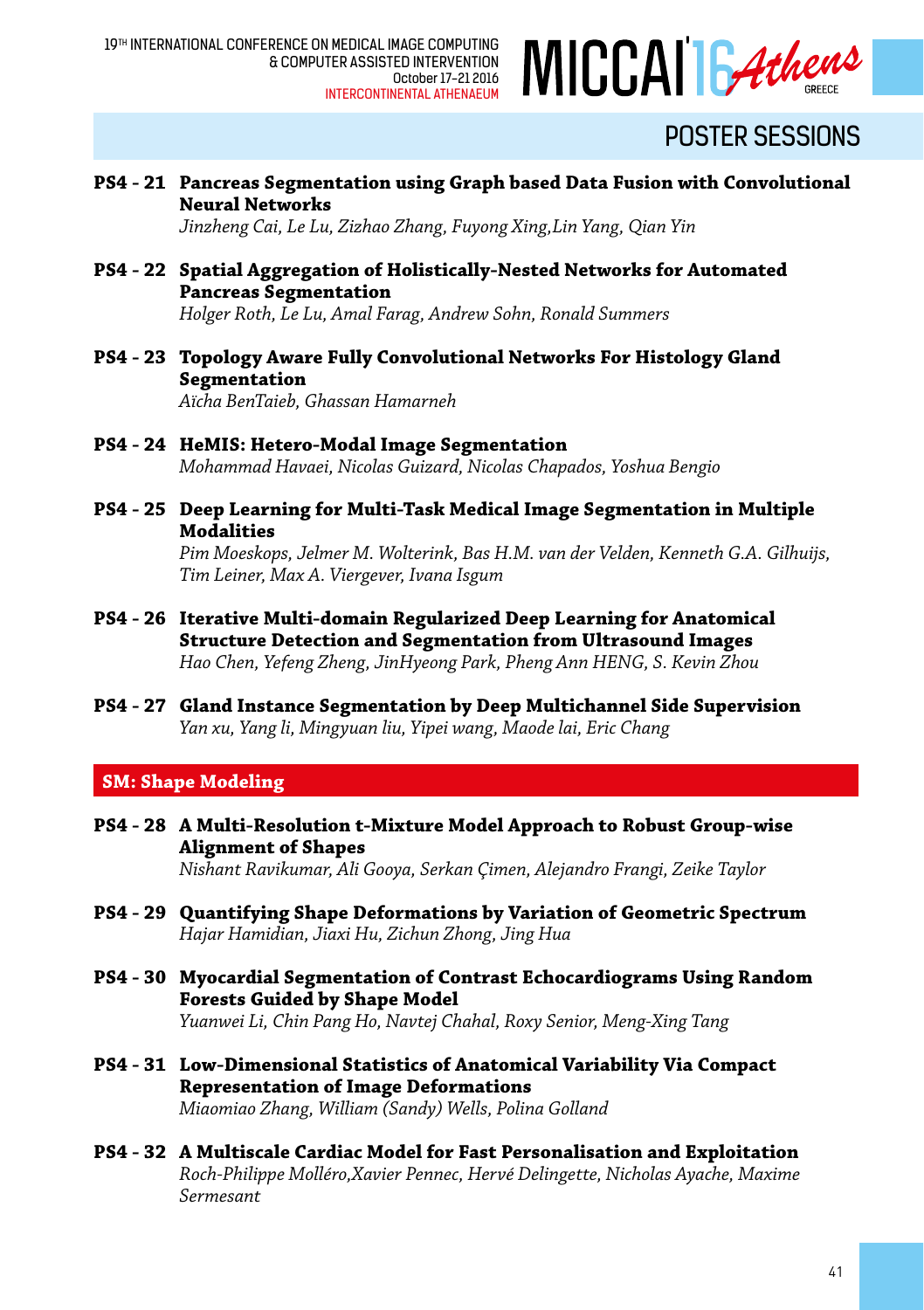

**PS4 - 33 Transfer Shape Priors Towards High-throughput Microscopy Image Segmentation**

*Fuyong Xing, Xiaoshuang Shi, Zizhao Zhang, Jinzheng Cai, Yuanpu Xie, Lin Yang*

- **PS4 34 Hierarchical Generative Modeling and Monte-Carlo EM in Riemannian Shape Space for Hypothesis Testing** *Saurabh Shigwan,Suyash Awate*
- **PS4 35 Direct Estimation of Wall Shear Stress from Aneurysmal Morphology: A Statistical Approach** *Ali Sarrami-Foroushani,Toni Lassila, Jose Maria Pozo, Ali Gooya, Alejandro Frangi*
- **PS4 36 Multi-Task Shape Regression for General Medical Image Segmentation** *Xiantong Zhen, Yilong Yin, Mousumi Bhaduri , Ilanit Ben Nachum, David Laidley, Shuo Li*
- **PS4 37 Soft Multi-Organ Shape Models via Generalized PCA: A General Framework** *Juan J. Cerrolaza, Ronald Summers, Marius George Linguraru*
- **PS4 38 An Artificial Agent for Anatomical Landmark Detection** *Florin-Cristian GhesuBogdan GeorgescuTommaso MansiDominik Neumann, Joachim Hornegger, Dorin Comaniciu*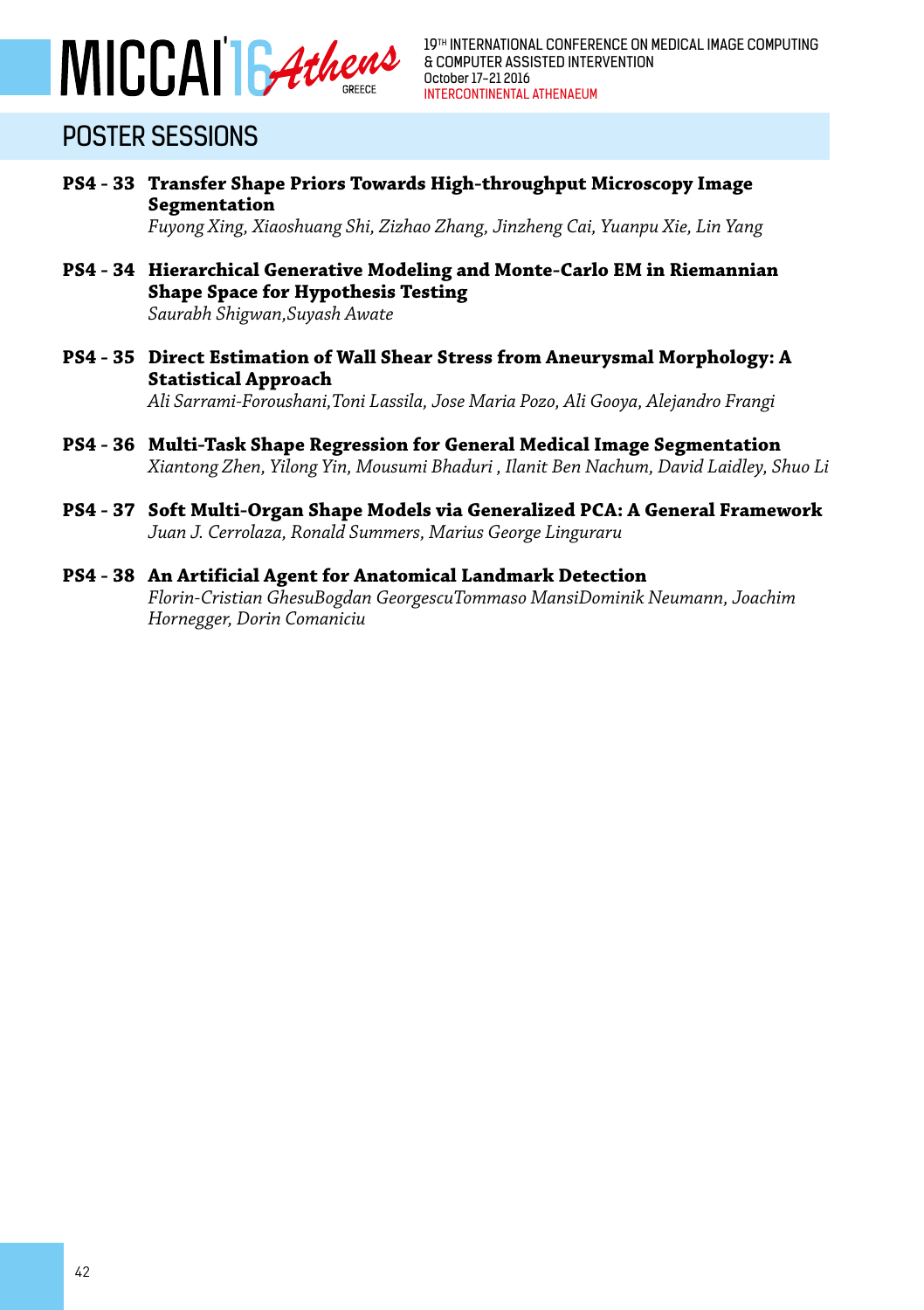

### **Thursday, October 20**

### **10:30 - 12:00 Poster Session 5**

### **MRI: MR Image Analysis**

**PS5 - 1 Dynamic Volume Reconstruction from Multi-slice Abdominal MRI Using Manifold Alignment**

> *Xin Chen, Muhammad Usman, Daniel Balfour, Paul Marsden, Andrew Reader, Claudia Prieto, Andrew King*

**PS5 - 2 Fast and Accurate Multi-Tissue Deconvolution Using SHORE and H-psd Tensors**

*Michael Ankele, Lek-Heng Lim, Samuel Groeschel, Thomas Schultz*

**PS5 - 3 Optimisation of Arterial Spin Labelling using Bayesian Experimental Design**

> *David Owen, Andrew Melbourne, David Thomas, Enrico De Vita, Jonathan Rohrer, Sebastien Ourselin*

**PS5 - 4 4D Phase-Contrast Magnetic Resonance CardioAngiography (4D PC-MRCA) creation from 4D flow MRI**

*Mariana Bustamante, Vikas Gupta, Carl-Johan Carlhäll, Tino Ebbers*

- **PS5 5 Joint Estimation of Cardiac Motion and T1 Maps for Magnetic Resonance Late Gadolinium Enhancement Imaging** *Jens Wetzl, Aurélien F. Stalder, Michaela Schmidt, Yigit H. Akgök, Christoph Tillmanns, Felix Lugauer, Christoph Forman, Joachim Hornegger, Andreas Maier*
- **PS5 6 Correction of Fat-Water Swaps in Dixon MRI** *Ben Glocker, Ender Konukoglu, Ioannis Lavdas, Juan Eugenio Iglesias, Eric O Aboagye, Andrea G Rockall, Daniel Rueckert*
- **PS5 7 Motion-Robust Reconstruction based on Simultaneous Multi-Slice Registration for Diffusion-Weighted MRI of Moving Subjects** *Bahram Marami, Benoit Scherrer, Onur Afacan, Simon Warfield, Ali Gholipour*
- **PS5 8 Self Super-resolution for Magnetic Resonance Images** *Amod Jog, Aaron Carass, Jerry Prince*
- **PS5 9 Tight Graph Framelets for Sparse Diffusion MRI q-Space Representation** *Pew-Thian Yap, Bin Dong, Yong Zhang, Dinggang Shen*
- **PS5 10 A Bayesian Model to Assess T2 Values and their Changes Over Time in Quantitative MRI**

*Benoit Combès, Anne Kerbrat, Olivier Commowick, Christian Barillot*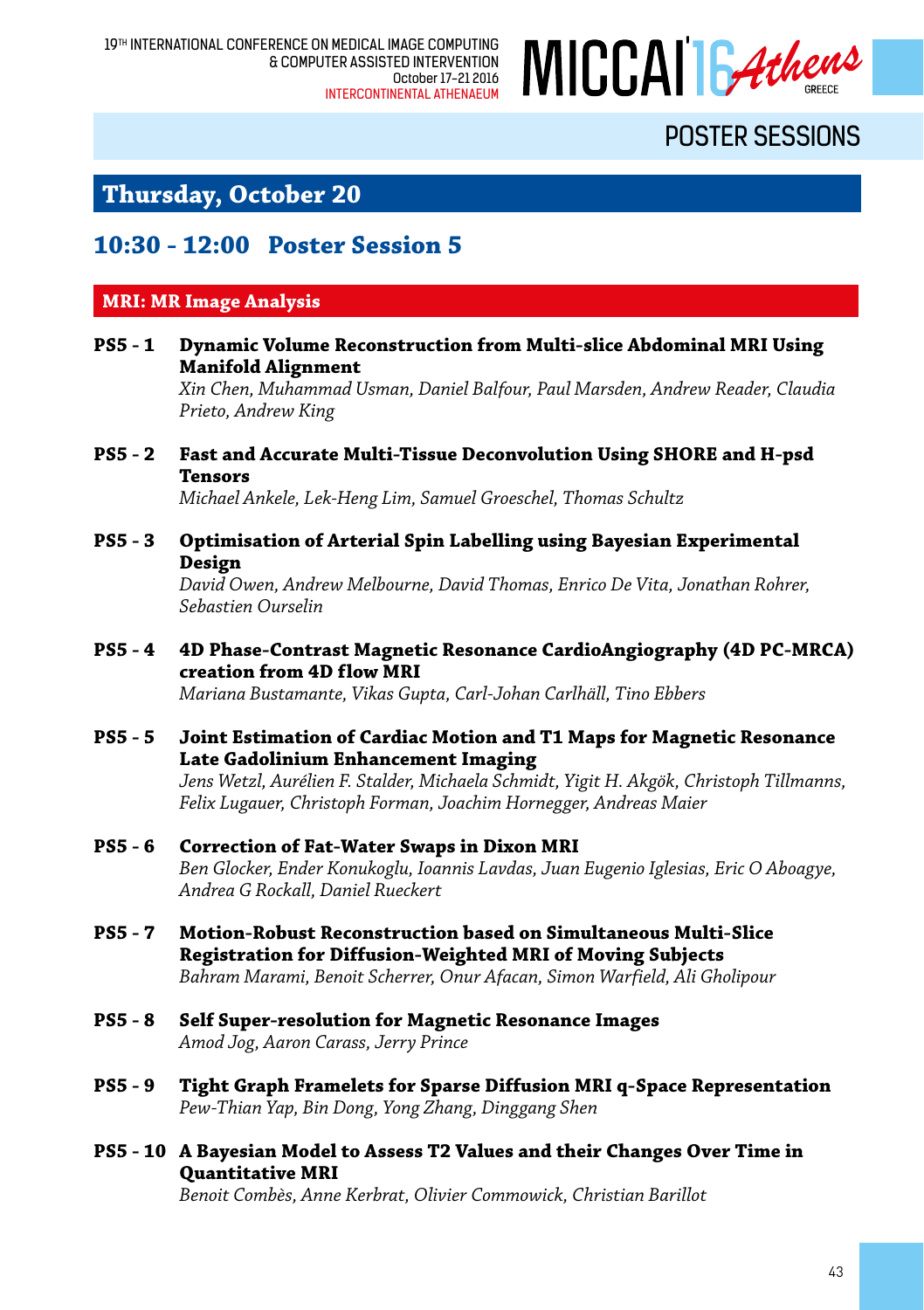

- **PS5 11 Simultaneous Parameter Mapping, Modality Synthesis, and Anatomical Labeling of the Brain With MR Fingerprinting** *Pedro Gómez, Miguel Molina Romero, Cagdas Ulas, Guido Bounincontri, Jonathan Sperl, Derek Jones, Marion Menzel, Bjoern Menze*
- **PS5 12 XQ-NLM: Denoising Diffusion MRI Data via x-q Space Non-Local Patch Matching**

*Geng Chen, Yafeng Wu, Dinggang Shen, Pew-Thian Yap*

- **PS5 13 Spatially Adaptive Spectral Denoising for MR Spectroscopic Imaging using Frequency-Phase Non-Local Means** *Dhritiman Das, Eduardo Coello, Rolf Schulte, Bjoern Menze*
- **PS5 14 Beyond the resolution limit: parameter estimation in partial volume** *Zach Eaton-Rosen, Andrew Melbourne, M. Jorge Cardoso, Neil Marlow,Sebastien Ourselin*
- **PS5 15 A Promising Non-invasive CAD System for Kidney Function Assessment** *Mohamed Shehata, Fahmi Khalifa, Ahmed Soliman, Mohamed Abou El-Ghar, Amy Dwyer, Georgy Gimel'farb, Robert Keynton, Ayman El-Baz*
- **PS5 16 Comprehensive Maximum Likelihood Estimation of Diffusion Compartment Models Towards Reliable Mapping of Brain Microstructure** *Aymeric Stamm, Olivier Commowick, Simon Warfield, Simone Vantini*

#### **S2: Segmentation 2**

- **PS5 17 Enhanced Probabilistic Label Fusion by Estimating Label Confidences through Discriminative Learning** *Oualid M. Benkarim, Gemma Piella, Miguel A. González Ballester, Gerard Sanroma*
- **PS5 18 Feature Sensitive Label Fusion with Random Walker for Atlas-based Image Segmentation** *Siqi Bao, Albert C. S. Chung*
- **PS5 19 Automatic Lymph Node Cluster Segmentation using Holistically-Nested Networks and Structured Optimization in CT Images** *Isabella Nogues, Le Lu, Xiaosong Wang, Holger Roth, Gedas Bertasius, Nathan Lay, Jianbo Shi, Yohannes Tsehay, Ronald Summers*
- **PS5 20 Deep Fusion Net for Multi-Atlas Segmentation: Application to Cardiac MR Images**

*Heran YANG, Jian Sun, Huibin Li, Lisheng Wang, Zongben Xu*

#### **PS5 - 21 Prior-based Coregistration and Cosegmentation** *Mahsa Shakeri, Enzo Ferrante, Stavros Tsogkas, Sarah Lippé, Samuel Kadoury, Iasonas kokkinos, Nikos Paragios*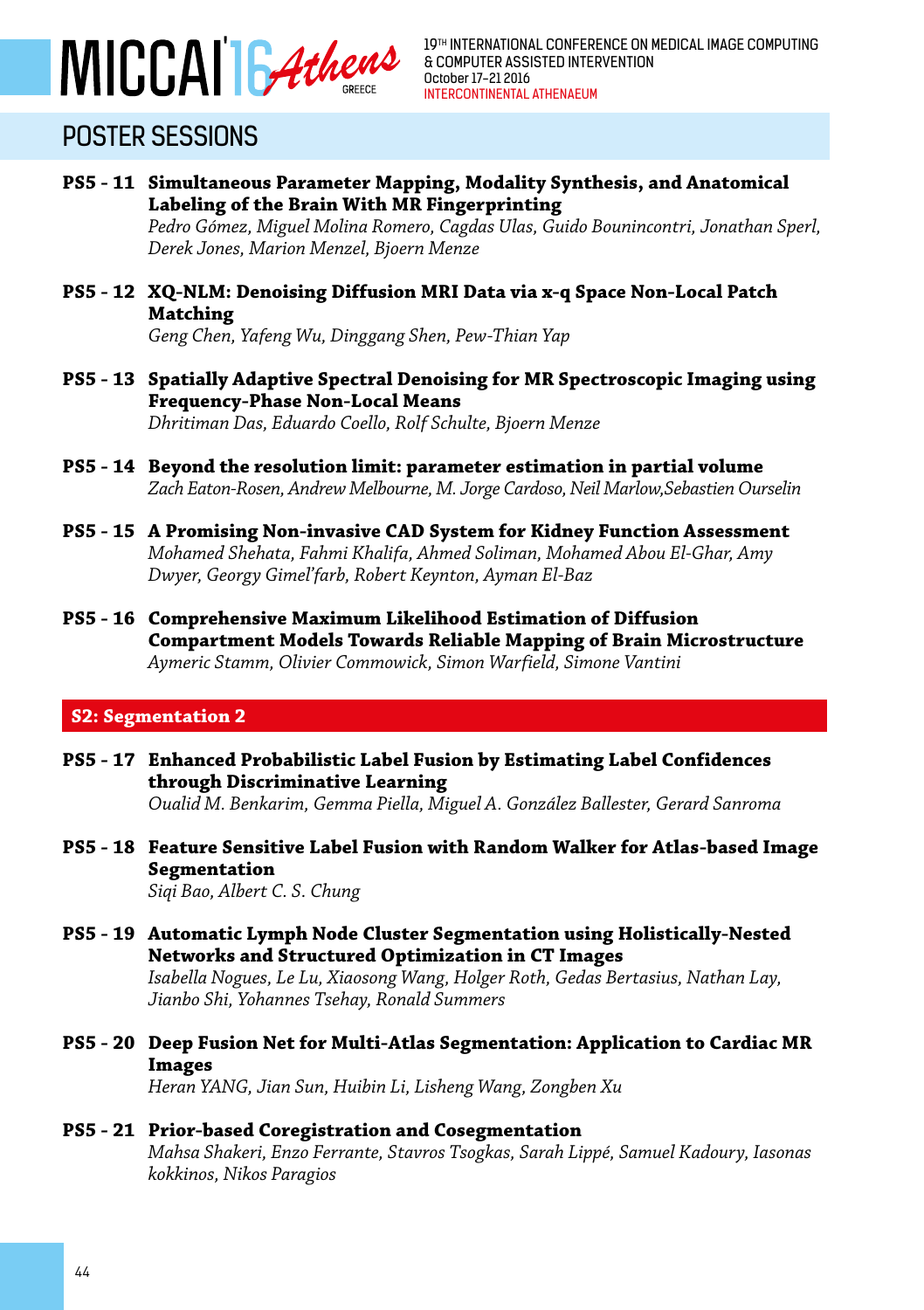

#### **PS5 - 22 Globally Optimal Label Fusion with Shape Priors**

*Ipek Oguz, Satyananda Kashyap, Hongzhi Wang, Paul Yushkevich, Milan Sonka*

**PS5 - 23 Joint Segmentation and CT Synthesis for MRI-only Radiotherapy Treatment Planning**

> *Ninon Burgos, Filipa Guerreiro, Jamie McClelland, Simeon Nill, David Dearnaley, Nandita deSouza, Uwe Oelfke, Antje-Christin Knopf, Sebastien Ourselin, M. Jorge Cardoso*

**PS5 - 24 Regression Forest-based Atlas Localization and Direction Speci(cid:12)c Atlas Generation for Pancreas Segmentation**

> *Masahiro Oda, Natsuki Shimizu, Kenichi Karasawa, Yukitaka Nimura, Takayuki Kitasaka, Kazunari Misawa, Michitaka Fujiwara, Daniel Rueckert, Kensaku Mori*

**PS5 - 25 Accounting for the Confound of Meninges in Segmenting Entorhinal and Perirhinal Cortices in T1-weighted MRI**

*Long Xie, Laura Wisse, Sandhitsu Das, Hongzhi wang, David Wolk, Jose V. Manjon, Paul Yushkevich*

**PS5 - 26 7T-Guided Learning Framework for Improving the Segmentation of 3T MR Images**

*Khosro Bahrami, Islem Rekik, Feng Shi, Yaozong Gao, Dinggang Shen*

**PS5 - 27 Multivariate Mixture Model for Cardiac Segmentation from Multi-Sequence MRI**

*Xiahai Zhuang*

**PS5 - 28 Fast Fully Automatic Segmentation of the Human Placenta from Motion Corrupted MRI**

> *Amir Alansary, Konstantinos Kamnitsas, Alice Davidson, King's Rostislav Khlebnikov, Martin Rajchl, Christina Malamateniou, Mary Rutherford, Joseph Hajnal, Ben Glocker, Daniel Rueckert, Bernhard Kainz*

**PS5 - 29 Multi-Organ Segmentation using Vantage Point Forests and Binary Context Features**

*Mattias Paul Heinrich, Maximilian Blendowski*

- **PS5 30 Multiple Object Segmentation and Tracking by Bayes Risk Minimization** *Tomáš Sixta, Boris Flach*
- **PS5 31 Crowd-algorithm collaboration for large-scale endoscopic image annotation with confidence**

*Lena Maier-Hein, Tobias Ross, Janek Gröhl, Ben Glocker, Sebastian Bodenstedt, Christian Stock, Eric Heim, Michael Goetz, Sebastian Wirkert, Hannes Götz Kenngott, Stefanie Speidel, Klaus Maier-hein*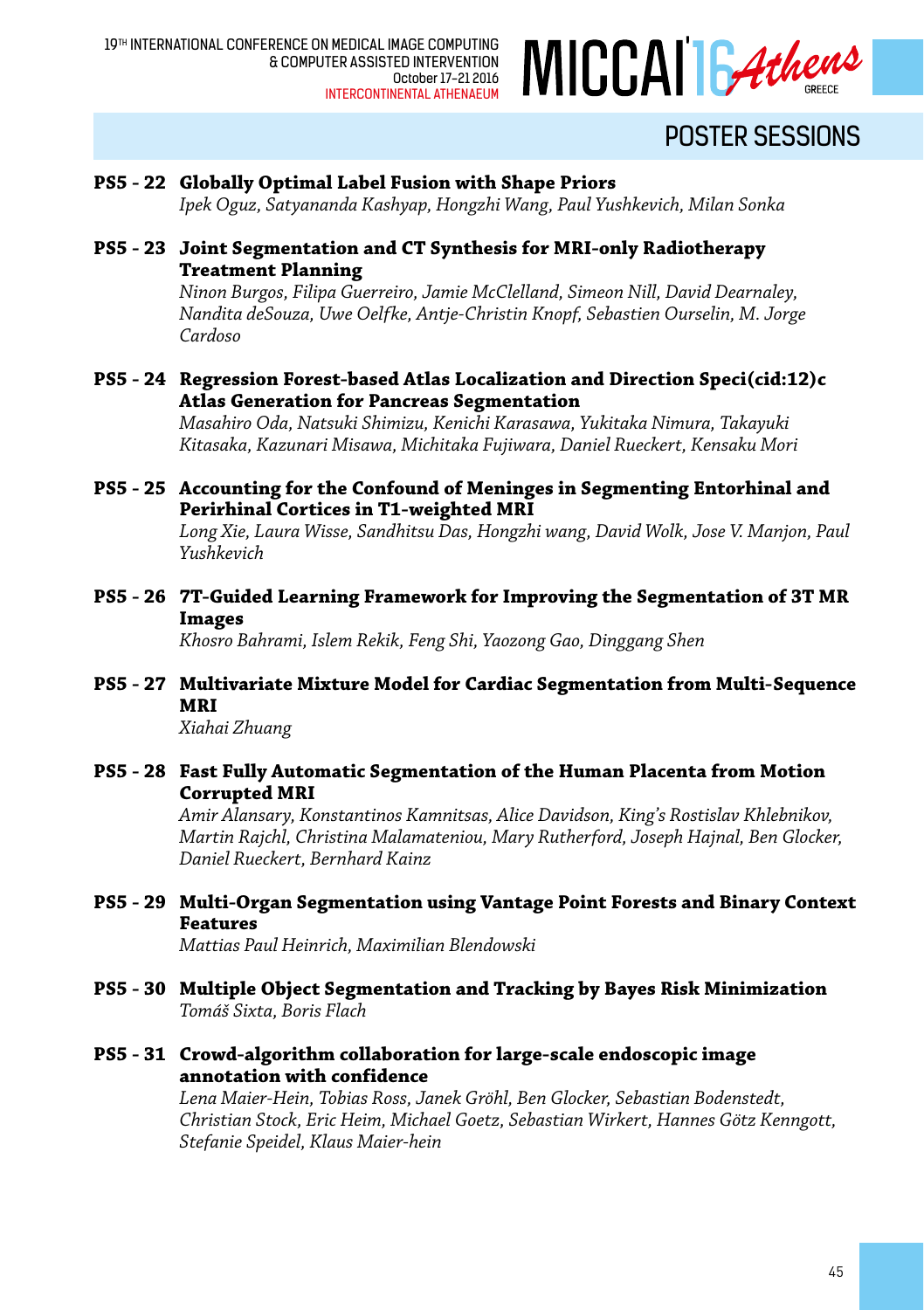

#### **PS5 - 32 Emphysema Quantification on Cardiac CT Scans Using Hidden Markov Measure Field Model: The MESA Lung Study**

*Jie Yang, Elsa Angelini, Pallavi Balte, Eric Hoffman, Colin Wu, Bharath Venkatesh, R. Graham Barr, Andrew Laine*

#### **RECON: Reconstruction**

**PS5 - 33 ASL-incorporated Pharmacokinetic Modelling of PET Data with Reduced Acquisition Time: Application to Amyloid Imaging**

*Catherine Scott, Jieqing Jiao, Andrew Melbourne, Jonathan Schott, Brian Hutton, Sebastien Ourselin*

**PS5 - 34 Probe-based Rapid Hybrid Hyperspectral and Tissue Surface Imaging Aided by Fully Convolutional Networks**

> *Jianyu Lin, Neil T. Clancy, Xueqing Sun, Ji Qi, Mirek Janatka, Danail Stoyanov, Daniel S. Elson*

**PS5 - 35 Efficient Low-Dose CT Denoising by Locally-Consistent Non-Local Means (LC-NLM)**

*Michael Green, Edith Marom, Nahum Kiryati, Eli Konen, Arnaldo Mayer*

#### **PS5 - 36 Deep Learning Computed Tomography**

*Tobias Würfl,Florin Ghesu, Vincent Christlein, Andreas Maier*

**PS5 - 37 Axial Alignment for Anterior Segment Swept Source Optical Coherence Tomography via Robust Low-rank Tensor Recovery**

> *Yanwu Xu, Lixin Duan, Huazhu Fu, Xiaoqin Zhang, Damon W.K. Wong, Baskaran Mani, Tin Aung, Jiang Liu*

#### **PS5 - 38 3D Imaging from Video and Planar Radiography** *Julien Pansiot, Edmond Boyer*

**PS5 - 39 Semantic Reconstruction-based Nuclear Cataract Grading from Slit-lamp Lens Images**

*Yanwu Xu, Lixin Duan, Damon W.K. Wong, Tien Yin Wong, Jiang Liu* 

- **PS5 40 Vessel Orientation Constrained Quantitative Susceptibility Mapping (QSM) Reconstruction** *Suheyla Cetin, Berkin Bilgic, Audrey Fan, Samantha Holdsworth, Gozde Unal*
- **PS5 41 Spatial-Angular Sparse Coding for HARDI** *Evan Schwab, Rene Vidal, Nicolas Charon*
- **PS5 42 Compressed Sensing Dynamic MRI Reconstruction using GPU-accelerated 3D Convolutional Sparse Coding** *Tran Minh Quan, Won-Ki Jeong*